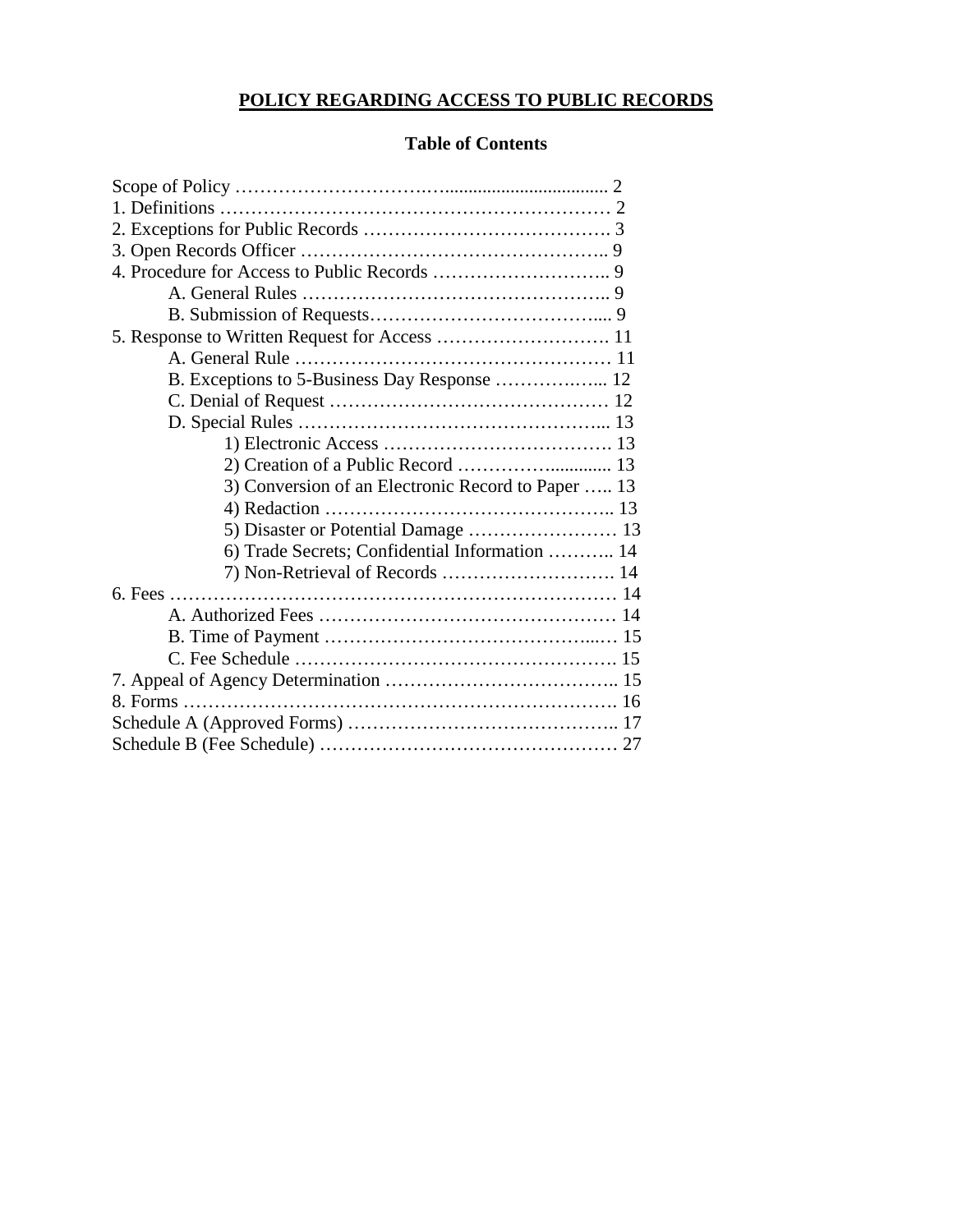#### **POLICY REGARDING ACCESS TO PUBLIC RECORDS**

#### **SCOPE OF POLICY:**

This Policy addresses requests for access to public records of Westmoreland County pursuant to authority of the Pennsylvania Right-to-Know Law, Act 3 of 2008. Certain records maintained by Westmoreland County officials are covered by other Federal or State statutes or regulations, in which case the provisions of the Right-to-Know Law may not apply.

### **1. DEFINITIONS:** (Source: PA Right-to-Know Law)

**Confidential proprietary information:** Commercial or financial information received by an agency:

(1) which is privileged or confidential; and

(2) the disclosure of which would cause substantial harm to the competitive position of the person that submitted the information.

#### **Financial record:** Any of the following:

(1) Any account, voucher or contract dealing with:

- (i) the receipt or disbursement of funds by an agency; or
- (ii) an agency's acquisition, use or disposal of services, supplies, materials, equipment or property.

(2) The salary or other payments or expenses paid to an officer or employee of an agency, including the name and title of the officer or employee.

(3) A financial audit report. The term does not include work papers underlying an audit.

**Personal financial information:** An individual's personal credit, charge or debit card information; bank account information; bank, credit or financial statements; account or PIN numbers and other information relating to an individual's personal finances.

**Privilege:** The attorney-work product doctrine, the attorney-client privilege, the doctor-patient privilege, the speech and debate privilege or other privilege recognized by a court interpreting the laws of this Commonwealth.

**Public record:** A record, including a financial record, of a Commonwealth or local agency that:

- (1) is not exempt under Section 708 of the Right-to-Know Law;
- (2) is not exempt from being disclosed under any other Federal or State law or regulation or judicial order or decree; or
- (3) is not protected by a privilege.

**Record:** Information, regardless of physical form or characteristics, that documents a transaction or activity of an agency and that is created, received or retained pursuant to law or in connection with a transaction, business or activity of the agency. The term includes a document, paper, letter, map, book, tape, photograph, film or sound recording, information stored or maintained electronically and a data-processed or image-processed document.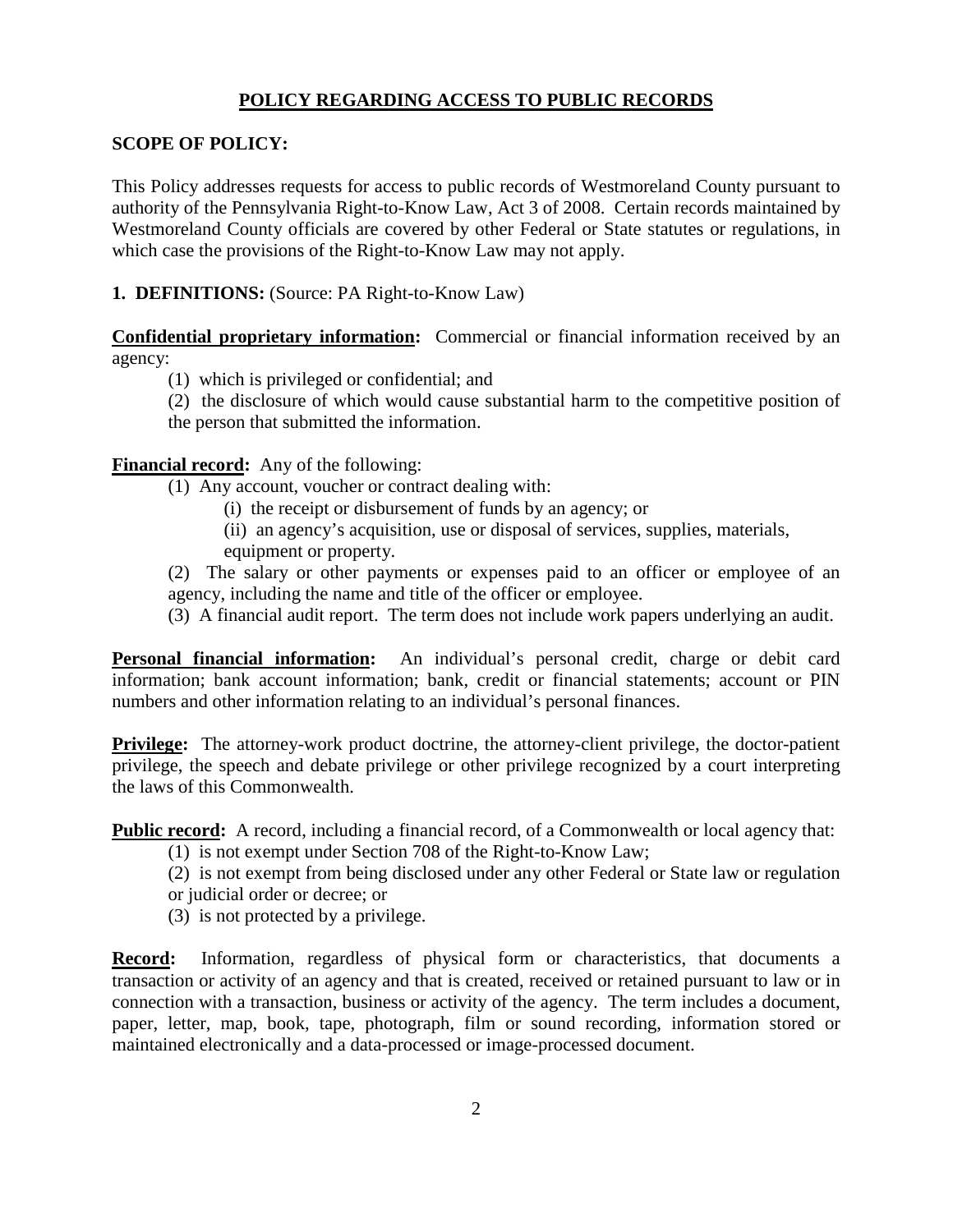**Requester:** A person that is a legal resident of the United States and requests a record pursuant to the Pennsylvania "Right-to-Know Law" [Act 3 of 2008]. The term includes an agency.

**Response:** Access to a record or the County's written notice to a requester granting, denying or partially granting and partially denying access to a record.

**Social services:** Cash assistance and other welfare benefits, medical, mental and other health care services, drug and alcohol treatment, adoption services, vocational services and training, occupational training, education services, counseling services, workers' compensation services and unemployment compensation services, foster care services, services for the elderly, services for individuals with disabilities and services for victims of crimes and domestic violence.

## **2. EXCEPTIONS FOR PUBLIC RECORDS:**

**A.** Under Section 708 of the Right-to-Know Act, the following are exempt from access:

(1) A record, the disclosure of which: (i) would result in the **loss of Federal or State funds**, or (ii) would be reasonably likely to result in a substantial and demonstrable risk of **physical harm** to or the **personal security** of an individual.

(2) A record maintained in connection with the military, homeland security, national defense, law enforcement or other public safety activity that, if disclosed, would be reasonably likely to jeopardize or threaten **public safety** or preparedness or public protection activity or a record that is designated classified by an appropriate Federal or State military authority.

(3) A record, the disclosure of which creates a reasonable likelihood of endangering the **safety** or the **physical security of a building**, **public utility**, **resource**, **infrastructure**, **facility** or **information storage system**, which may include:

(i) documents or data relating to computer hardware, source files, software and system networks that could jeopardize **computer security** by exposing a vulnerability in preventing, protecting against, mitigating or responding to a terrorist act;

(ii) lists of **infrastructure, resources and significant special events**, including those defined by the Federal Government in the National Infrastructure Protections, which are deemed critical due to their nature and which result from risk analysis; threat assessments; consequences assessments; antiterrorism protective measures and plans; counterterrorism measures and plans; and security and response needs assessments; and

(iii) building plans or infrastructure records that expose or create vulnerability through disclosure of the location, configuration or **security of critical systems**, including public utility systems, structural elements, technology, communication, electrical, fire suppression, ventilation, water, wastewater, sewage and gas systems.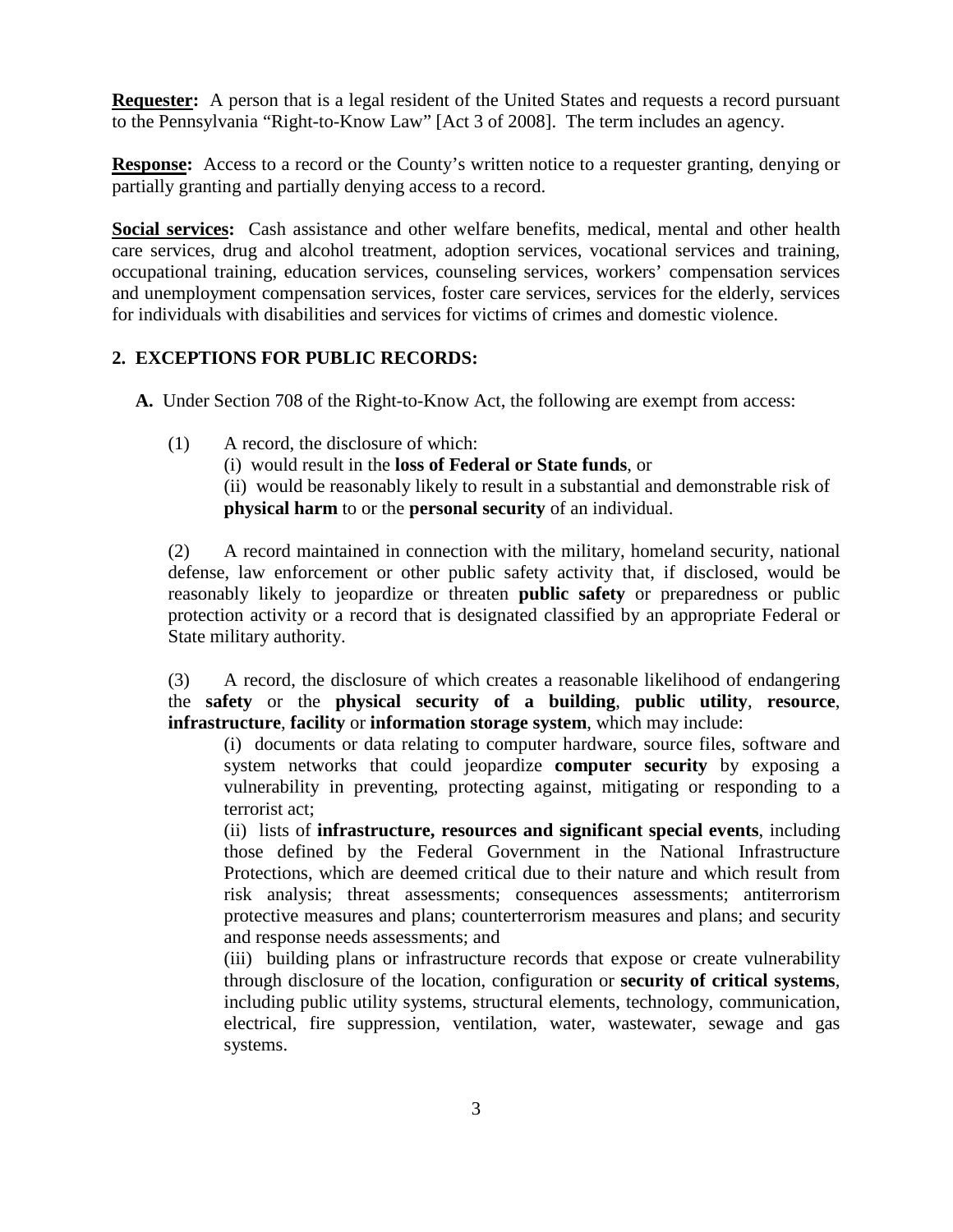(4) A record regarding computer hardware, software and networks, including administrative or technical records, which, if disclosed, would be reasonably likely to **jeopardize computer security**.

(5) A record of an **individual's medical, psychiatric or psychological history or disability status**, including an evaluation, consultation, prescription, diagnosis or treatment; results of tests, including drug tests; enrollment in a health care program or program designed for participation by persons with disabilities, including vocation rehabilitation, workers' compensation and unemployment compensation; or related information that would disclose individually identifiable health information.

# (6) (i) The following **personal identification information**:

(A) A record containing all or part of a person's Social Security Number; driver's license number; personal financial information; home, cellular or personal telephone numbers; personal Email addresses; employee number or other confidential personal identification number.

(B) A spouse's name; marital status, beneficiary or dependent information.

(C) The home address of a law enforcement officer or judge.

(ii) Nothing in this paragraph shall preclude the release of the name, position, salary, actual compensation or other payments or expenses, employment contract, employment-related contract or agreement and length of service of a public official or an agency employee.

(iii) An agency may redact the name or other identifying information relating to an individual performing an under cover or covert law enforcement activity from a record.

## (7) The following records relating to an **agency employee**:

(i) A **letter of reference** or recommendation pertaining to the character or qualifications of an identifiable individual, unless it was prepared in relation to the appointment of an individual to fill a vacancy in an elected office or an appointed office requiring Senate confirmation.

(ii) A **performance rating** or review.

(iii) The result of a **civil service or similar test** administered by a Commonwealth agency, legislative agency or judicial agency. The result of a civil service or similar test administered by a local agency shall not be disclosed if restricted by a collective bargaining agreement. Only test scores of individuals who obtained a passing score on a test administered by a local agency may be disclosed.

(iv) The **employment application** of an individual who is **not hired** by the agency.

(v) Workplace **support services** program information.

(vi) Written **criticisms** of an employee.

(vii) **Grievance material**, including documents related to discrimination or sexual harassment.

(viii) Information regarding **discipline, demotion or discharge** contained in a personnel file. This subparagraph shall not apply to the final action of an agency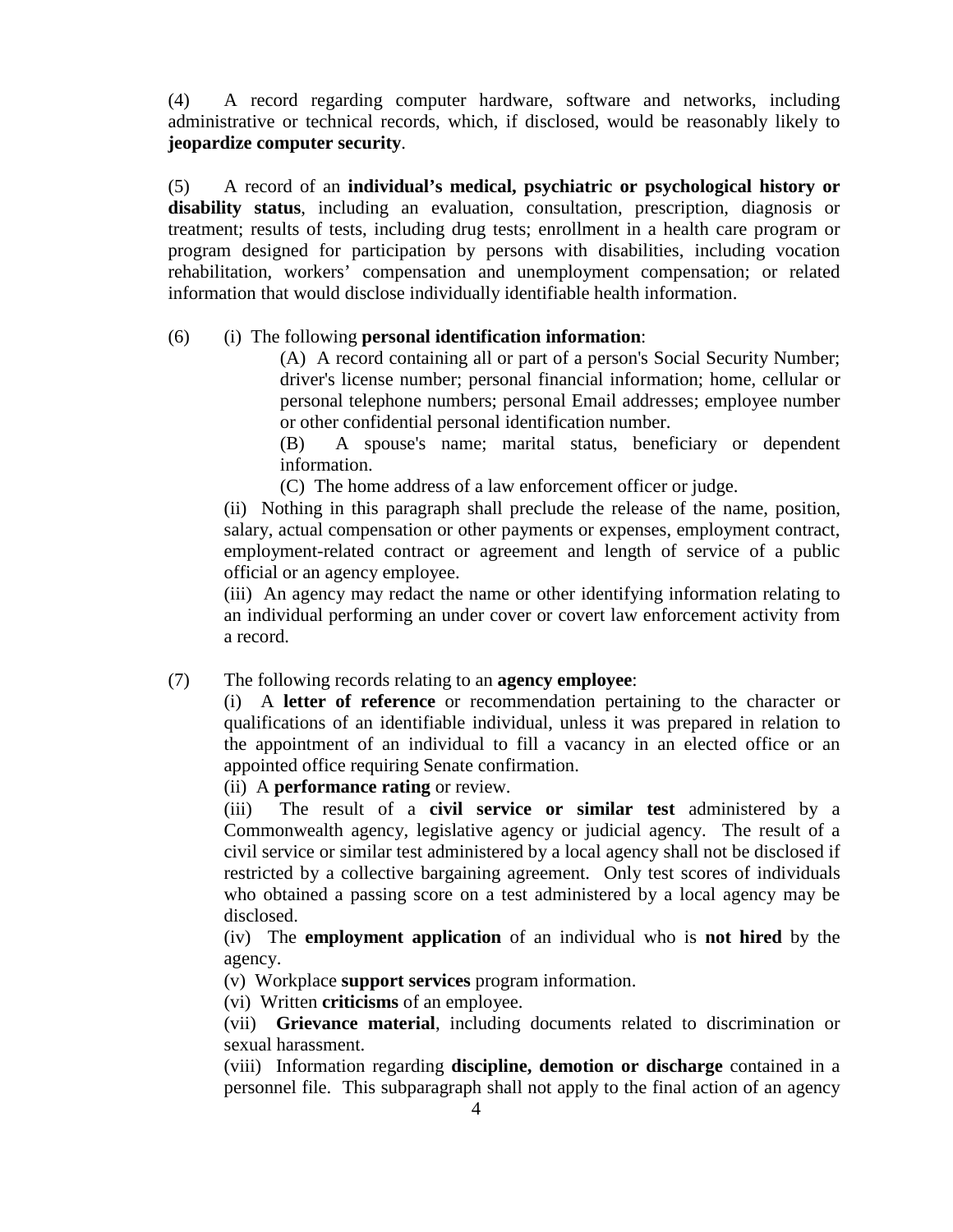that results in demotion or discharge. (ix) An **academic transcript**.

(8) (i) A record pertaining to **strategy or negotiations relating to labor relations or collective bargaining and related arbitration proceedings**. This subparagraph shall not apply to a final or executed contract or agreement between the parties in a collective bargaining procedure.

(ii) In the case of the arbitration of a dispute or grievance under a collective bargaining agreement, an **exhibit entered into evidence** at an arbitration proceeding, a transcript of the arbitration or the opinion. This subparagraph shall **not** apply to the **final award or order** of the arbitrator in a dispute or grievance procedure.

(9) The **draft** of a bill, resolution, regulation, statement of policy, management directive, ordinance or amendment thereto prepared by or for an agency.

(10) (i) A record that reflects:

(A) The **internal, predecisional deliberations** of an agency, its members, employees or officials or predecisional deliberations between agency members, employees or officials and members, employees or officials of another agency, including predecisional deliberations relating to a budget recommendation, legislative proposal, legislative amendment, contemplated or proposed policy or course of action or any research, memos or other documents used in the predecisional deliberations.

(B) The **strategy** to be used to develop or achieve the successful adoption of a budget, legislative proposal or regulation.

(ii) Subparagraph  $(i)(A)$  shall apply to agencies subject to 65 Pa.C.S. Ch. 7 (relating to open meetings) in a manner consistent with 65 Pa.C.S. Ch. 7. A record which is not otherwise exempt from access under this act and which is presented to a quorum for deliberation in accordance with 65 Pa.C.S. Ch. 7 shall be a public record.

(iii) This paragraph shall not apply to a written or Internet application or other document that has been submitted to request Commonwealth funds.

(iv) This paragraph shall not apply to the results of public opinion surveys, polls, focus groups, marketing research or similar effort designed to measure public opinion.

(11) A record that constitutes or reveals a **trade secret** or **confidential proprietary information.**

(12) **Notes and working papers** prepared by or for a public official or agency employee used solely for that official's or employee's own personal use, including telephone message slips, routing slips and other materials that do not have an official purpose.

(13) Records that would disclose the **identity** of an individual who lawfully makes a **donation** to an agency unless the donation is intended for or restricted to providing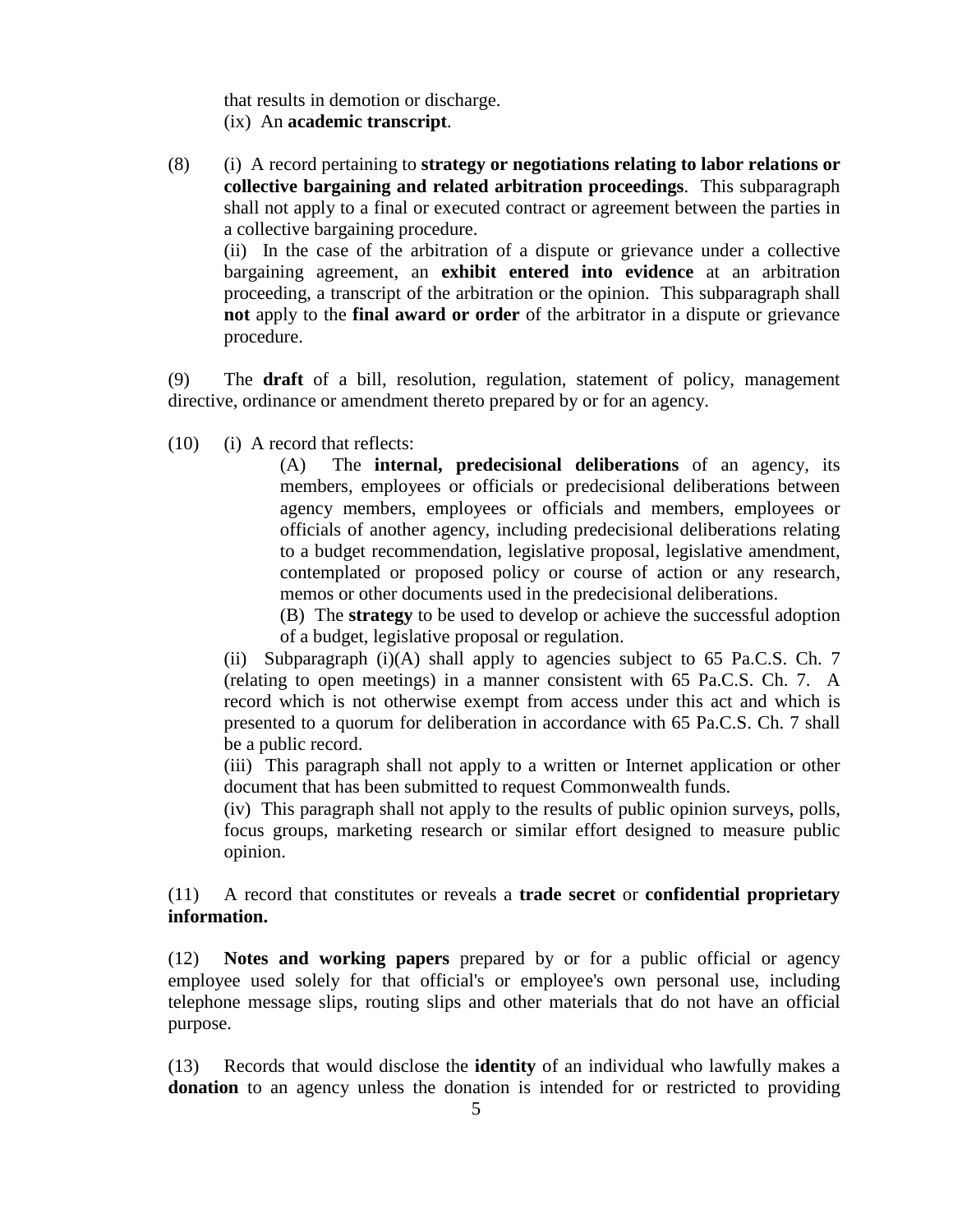remuneration or personal tangible benefit to a named public official or employee of the agency, including lists of potential donors compiled by an agency to pursue donations, donor profile information or personal identifying information relating to a donor.

(14) Unpublished **lecture notes**, unpublished **manuscripts**, unpublished **articles**, creative works in progress, research-related material and scholarly correspondence of a community college or an institution of the State System of Higher Education or a faculty member, staff employee, guest speaker or student thereof.

# (15) (i) **Academic transcripts**.

(ii) **Examinations**, examination questions, scoring keys or answers to examinations. This subparagraph shall include licensing and other examinations relating to the qualifications of an individual and to examinations given in primary and secondary schools and institutions of higher education.

(16) A record of an agency relating to or resulting in a **criminal investigation**, including:

(i) **Complaints** of potential criminal conduct other than a private criminal complaint.

(ii) **Investigative materials**, notes, correspondence, videos and reports.

(iii) A record that includes the **identity of a confidential source** or the identity of a **suspect** who has not been charged with an offense to whom confidentiality has been promised.

(iv) A record that includes **information made confidential by law or court order**.

(v) **Victim information**, including any information that would jeopardize the safety of the victim.

(vi) A record that, if disclosed, would do any of the following:

(A) Reveal the institution, progress or result of a criminal investigation, except the filing of criminal charges.

(B) Deprive a person of the right to a fair trial or an impartial adjudication.

(C) Impair the ability to locate a defendant or codefendant.

(D) Hinder an agency's ability to secure an arrest, prosecution or conviction.

(E) Endanger the life or physical safety of an individual.

This paragraph shall **not** apply to information contained in a **police blotter** as defined in 18 Pa.C.S. §9102 (relating to definitions) and utilized or maintained by the Pennsylvania State Police, local, campus, transit or port authority police department or other law enforcement agency or in a traffic report except as provided under 75 Pa.C.S. §3754(b) (relating to accident prevention investigations).

# (17) A record of an agency relating to a **noncriminal investigation**, including:

(i) **Complaints** submitted to an agency.

- (ii) **Investigative materials**, notes, correspondence and reports.
- (iii) A record that includes the **identity of a confidential source**, including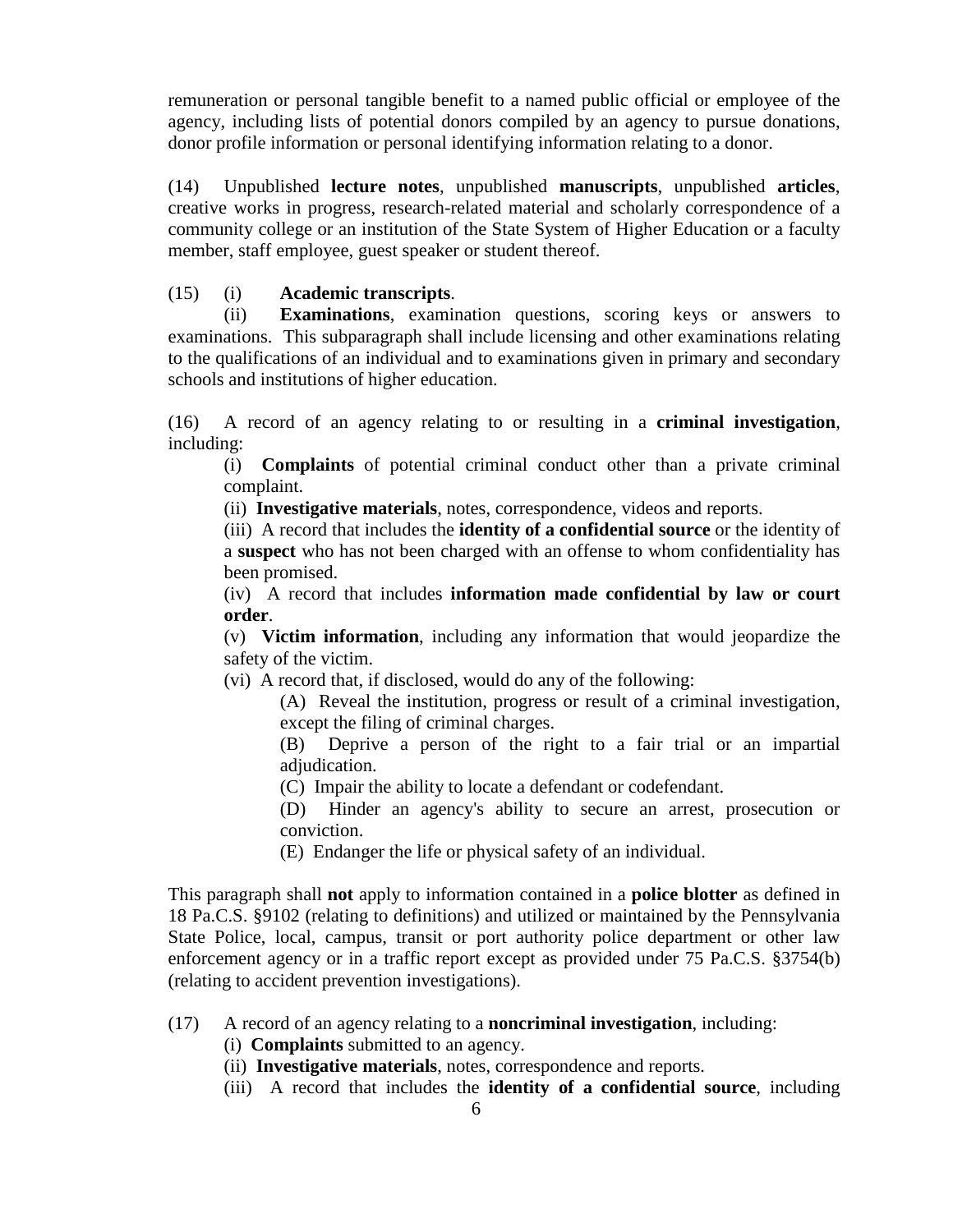individuals subject to the Act of December 12, 1986 (P.L. 1559, No. 169), known as the Whistleblower Law.

- (iv) A record that includes **information made confidential by law**.
- (v) **Work papers** underlying an **audit**.
- (vi) A record that, if disclosed, would do any of the following:

(A) Reveal the institution, progress or result of an agency investigation, except the imposition of a fine or civil penalty, the suspension, modification or revocation of a license, permit, registration, certification or similar authorization issued by an agency or an executed settlement agreement unless the agreement is determined to be confidential by a court.

- (B) Deprive a person of the right to an impartial adjudication.
- (C) Constitute an unwarranted invasion of privacy.

(D) Hinder an agency's ability to secure an administrative or civil sanction.

(E) Endanger the life or physical safety of an individual.

(18) (i) Records or parts of records, **except time response logs**, pertaining to audio recordings, telephone or radio transmissions received by emergency dispatch personnel, including **911 recordings**.

(ii) This paragraph shall not apply to a 911 recording, or a transcript of a 911 recording, if the agency or a court determines that the public interest in disclosure outweighs the interest in nondisclosure.

# (19) **DNA and RNA records**.

(20) An **autopsy record** of a coroner or medical examiner and any audiotape of a postmortem examination or autopsy, or a copy, reproduction or facsimile of an autopsy report, a photograph, negative or print, including a photograph or videotape of the body or any portion of the body of a deceased person at the scene of death or in the course of a postmortem examination or autopsy taken or made by or caused to be taken or made by the coroner or medical examiner. This exception shall not limit the reporting of the name of the deceased individual and the cause and manner of death.

(21) (i) **Draft minutes** of any meeting of an agency until the next regularly scheduled meeting of the agency.

(ii) Minutes of an **executive session** and any record of discussions held in executive session.

(22) (i) The contents of **real estate appraisals**, **engineering or feasibility estimates**, **environmental reviews, audits or evaluations** made for or by an agency relative to the following:

> (A) The leasing, acquiring or disposing of real property or an interest in real property.

> (B) The purchase of public supplies or equipment included in the real estate transaction.

(C) Construction projects.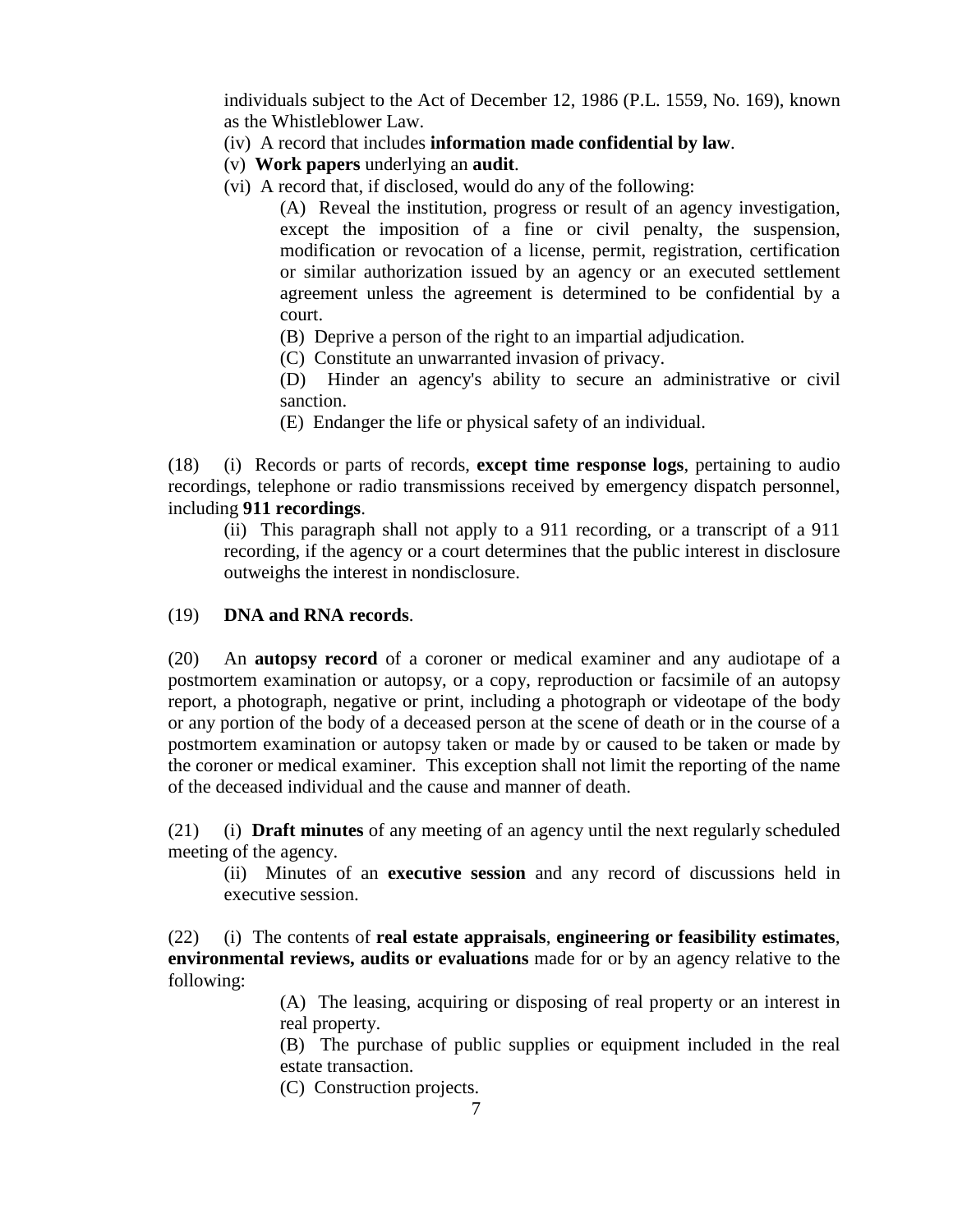(ii) This paragraph shall not apply once the decision is made to proceed with the lease, acquisition or disposal of real property or an interest in real property or the purchase of public supply or construction project.

(23) **Library** and archive **circulation and order records** of an identifiable individual or groups of individuals.

(24) Library archived and **museum materials**, or valuable or **rare book collections** or documents contributed by gift, grant, bequest or devise, to the extent of any limitations imposed by the donor as a **condition of the contribution**.

(25) A record identifying the location of an **archeological site** or an **endangered or threatened plant or animal species** if not already known to the general public.

(26) A **proposal** pertaining to agency procurement or disposal of supplies, services or construction **prior to the award of the contract** or prior to the opening and rejection of all bids; **financial information of a bidder** or offeror requested in an invitation for bid or request for proposals to demonstrate the bidder's or offeror's economic capability; or the identity of members, notes and other records of agency proposal evaluation committees established under 62 Pa.C.S. §513 (relating to competitive sealed proposals).

(27) A record or information relating to a **communication** between an agency and its **insurance carrier**, administrative service organization or **risk management office**. This paragraph shall not apply to a contract with an insurance carrier, administrative service organization or risk management office or to financial records relating to the provision of insurance.

(28) A record or information:

- (i) identifying an **individual** who applies for or receives **social services**; or
- (ii) relating to the following:
	- (A) the **type of social services** received by an individual;

(B) an **individual's application** to receive social services, including a record or information related to an **agency decision** to grant, deny, reduce or restrict benefits, including a quasi-judicial decision of the agency and the **identity of a caregiver** or others who provide services to the individual; or

(C) **eligibility to receive social services**, including the individual's income, assets, physical or mental health, age, disability, family circumstances or record of abuse.

(29) **Correspondence between a person and a member of the General Assembly** and records accompanying the correspondence which would identify a person that requests assistance or constituent services. This paragraph shall not apply to correspondence between a member of the General Assembly and a principal or lobbyist under 65 Pa.C.S. Ch. 13A (relating to lobbyist disclosure).

(30) A record identifying the **name, home address or date of birth of a child** 17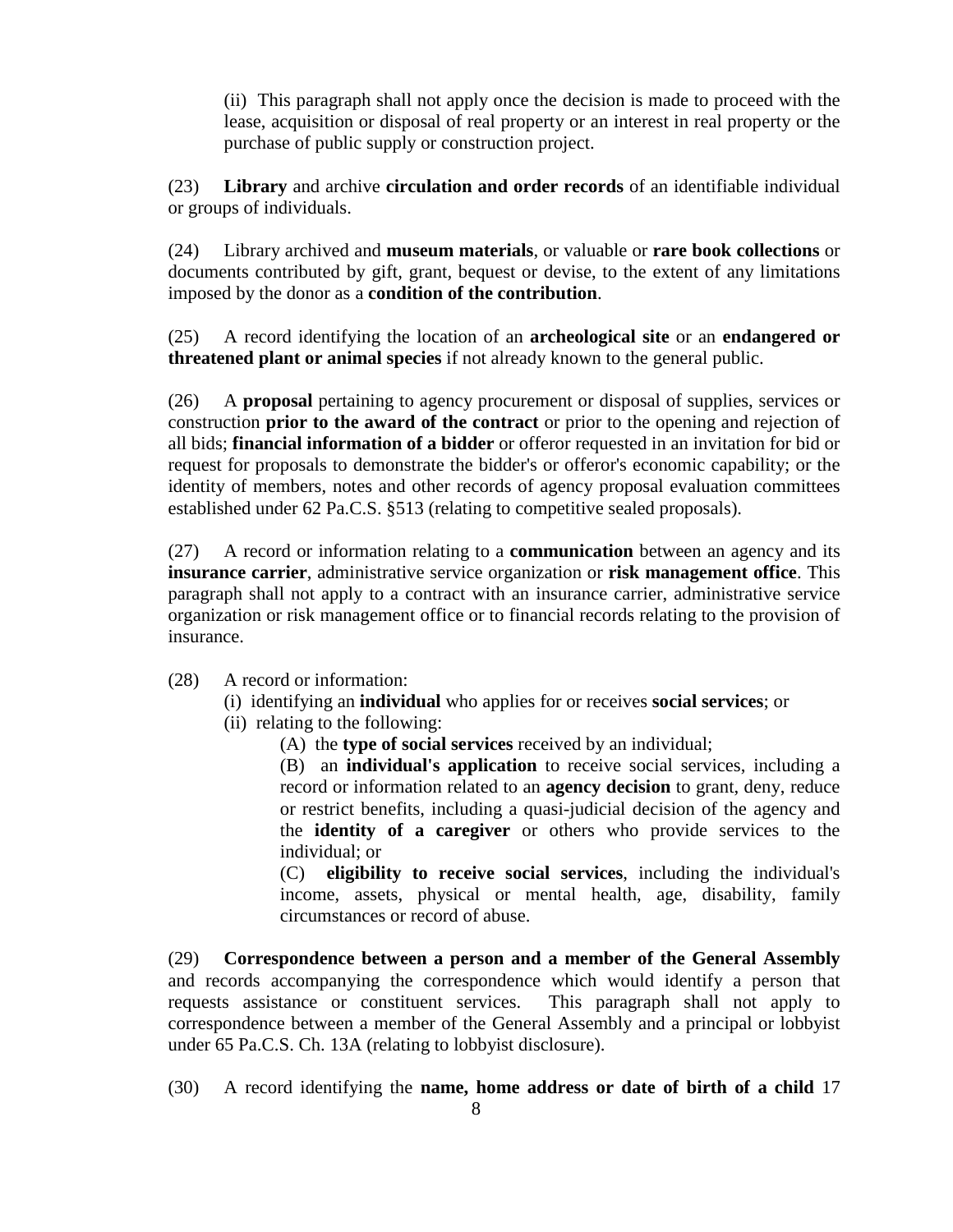years of age or younger.

#### **3. OPEN RECORDS OFFICER:**

A. The County of Westmoreland has designated as Open Records Officer:

Ms. Lucy Yakulis 40 North Pennsylvania Avenue Greensburg, PA 15601 Telephone (724) 830-3467 Fax (724) 830-3684 [records@co.westmoreland.pa.us](mailto:records@co.westmoreland.pa.us)

B. The Open Records Officer receives requests submitted to the County under the Rightto-Know Law, directs requests to other appropriate persons within the County or to appropriate persons in another agency, tracks the County's progress in responding to requests and issues interim and final responses as required under the Right-to-Know Law.

C. Upon receipt of a written open records request, the Open Records Officer shall:

1) Note the date of receipt on the written request.

2) Compute the day on which the five-day period for issuance of a response will expire and make a notation of that date on the written request.

3) Maintain an electronic or paper copy of a written request, including all documents submitted with the request until the request has been fulfilled. If the request is denied, the written request shall be maintained for 30 days, or if an appeal is filed, until a final determination is issued or the appeal is denied.

# **4. PROCEDURE FOR ACCESS TO PUBLIC RECORDS:**

#### **A. General Rules**:

1) Unless otherwise provided by law, a public record shall be accessible for inspection and duplication by a requester in accordance with the Right-to-Know Law.

2) A public record shall be provided to a requester in the medium requested if the public record exists in that medium; otherwise, it shall be provided in the medium in which it exists.

3) Public records shall be available for access during the County's regular business hours (8:30 A.M. – 4:00 P.M. Monday through Friday, excluding holidays or days when County offices are closed due to severe weather, other disaster or emergency).

#### **B. Submission of Requests:**

1) Requests for inspection or duplication of a record shall be submitted to the County Open Records Officer: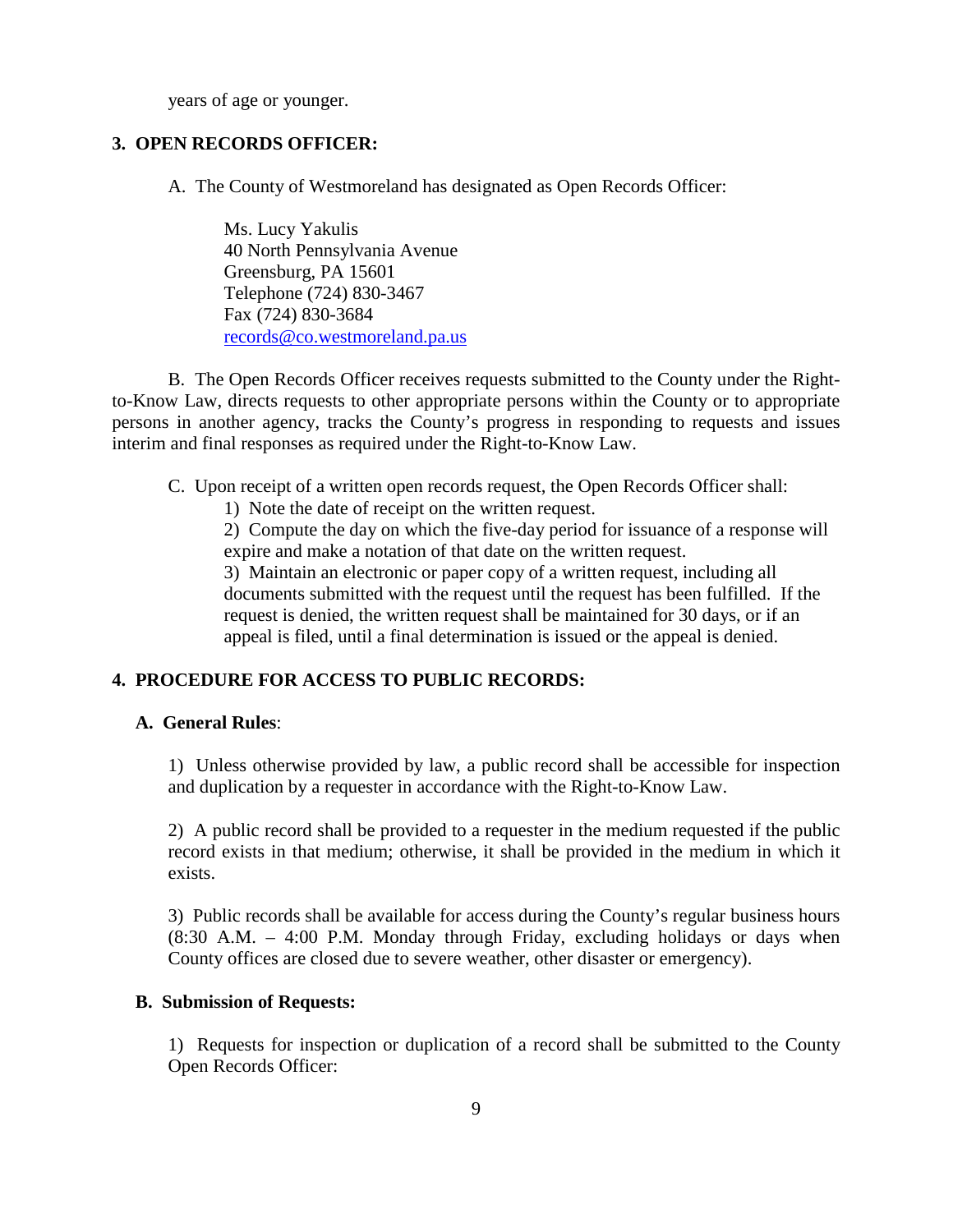Ms. Lucy Yakulis, Open Records Officer 40 North Pennsylvania Avenue Greensburg, PA 15601 Telephone (724) 830-3467 Fax (724) 830-3684 [records@co.westmoreland.pa.us](mailto:records@co.westmoreland.pa.us)

Other county employees who receive a written record request are directed to promptly forward the request to the Open Records Officer.

The Westmoreland County internet web site contains a page for submitting record requests to the Open Records Officer. [www.co.westmoreland.pa.us/openrecords](http://www.co.westmoreland.pa.us/openrecords)

2) Requests for inspection or duplication of a record shall be submitted in writing on the County's Record Request form or the uniform record request form available on the Pennsylvania Office of Open Records internet web site. [http://openrecords.state.pa.us](http://openrecords.state.pa.us/)

3) Requests for financial records of the Unified Judicial System (UJS) shall be submitted to the appropriate judicial open records officer:

| <b>UJS</b> Office                          | Rule 509 Contact                                                                                                                |
|--------------------------------------------|---------------------------------------------------------------------------------------------------------------------------------|
| <b>Court of Common Pleas</b>               | <b>Court Administrator</b>                                                                                                      |
| <b>Magisterial District Justice Courts</b> | 2 North Main Street                                                                                                             |
| <b>Court Administration</b>                | Greensburg, PA 15601                                                                                                            |
| Law Library                                | Fax (724) 830-3680                                                                                                              |
| <b>Adult Probation &amp; Parole</b>        | ATTN: Right-to-Know Officer<br>2 North Main Street, Suite 204<br>Greensburg PA 15601<br>Fax (724) 830-3449                      |
| <b>Domestic Relations</b>                  | ATTN: Right-to-Know Officer<br>2 North Main Street<br>$3rd$ Floor<br>Greensburg PA 15601<br>Fax (724) 830-3432                  |
| Juvenile Probation                         | ATTN: Right-to-Know Officer<br>2771 South Grande Boulevard<br>Greensburg PA 15601<br>Phone (724) 830-4200<br>Fax (724) 830-4257 |

4) Requests for inspection or duplication of a record may be submitted in person, by mail, by facsimile transmission (fax) or by electronic transmission (e-mail). Requests submitted by facsimile transmission (fax) or by electronic transmission (e-mail) that arrive in the office of the County Open Records Officer after normal business hours will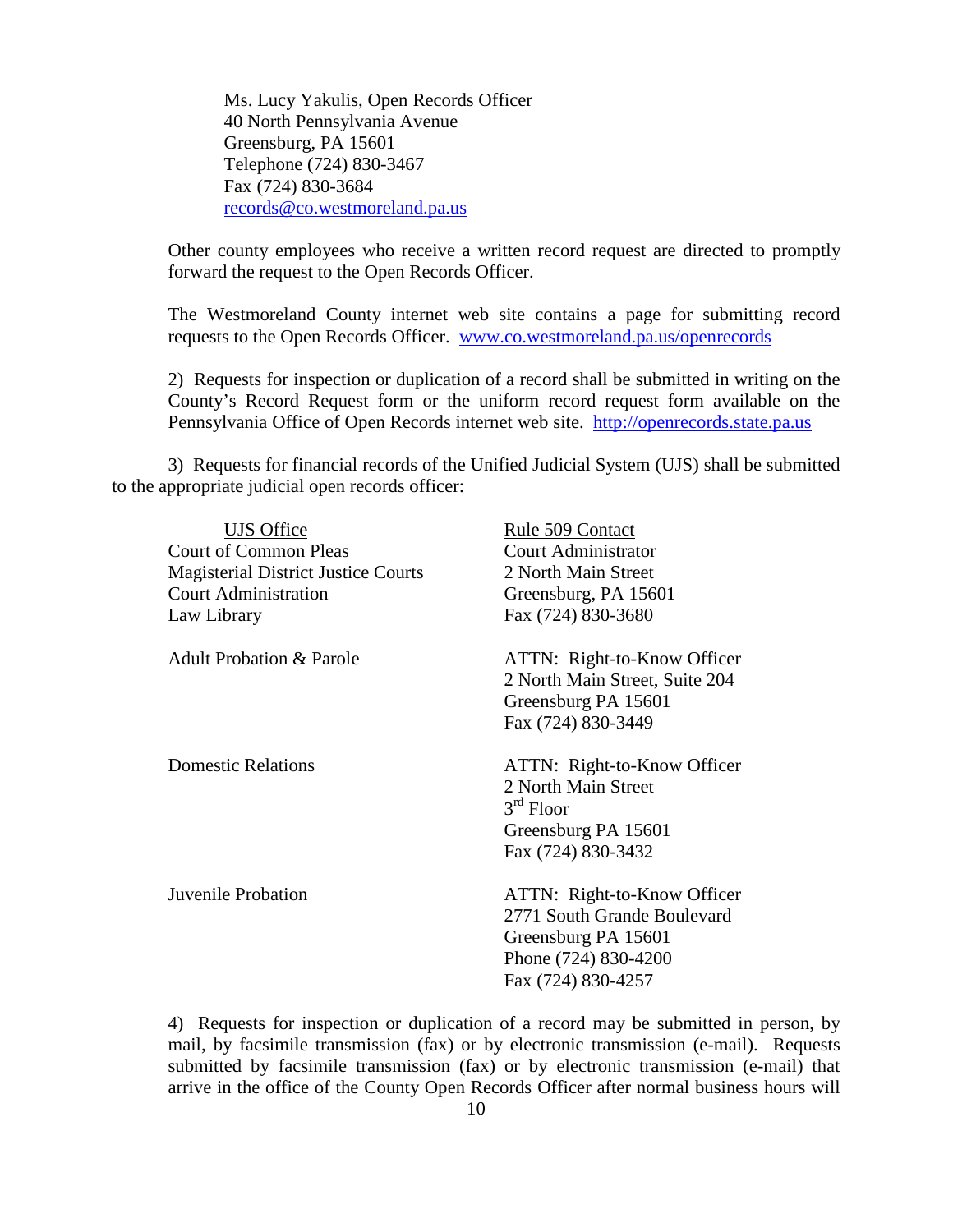be treated as having been received on the next County business day. Normal business hours are 8:30 a.m. to 4:00 p.m. Monday through Friday, excluding holidays or days when County offices are closed due to severe weather, other disaster or emergency.

5) A written request must identify or describe the record(s**)** sought with sufficient specificity to enable the Open Records Officer to ascertain which records are being requested.

6) A written request must include the name and address of the requester. The County's response will be addressed to the requester's name and address or to such other name and address as the requester provides along with the request. In accordance with Chapter 7 of the Right-to-Know Law, the County is not required to fulfill anonymous requests for access to records.

7) A written request need not include any explanation of the requester's reason for requesting or intended use of the records unless otherwise required by law. No request for access to a public record may be denied due to the intended use of the public record by the requester unless otherwise provided by law. Where intended use of a record is restricted by law, the requester may be required to complete an affidavit acknowledging that use of the record will be so restricted.

8) There shall be no limitation on the number of public records which may be requested or made available for inspection or duplication. However, in accordance with Section  $506(a)(1)$  of the Right-to-Know Law, the County may deny access to a record if the requester has made repeated requests for the same record, and the repeated requests have placed an unreasonable burden on the County.

## **5. RESPONSE TO WRITTEN REQUEST FOR ACCESS:**

#### **A. General Rule:**

1) Upon receipt of a written request for access to a record, the Open Records Officer shall, as promptly as possible under the circumstances existing at the time of the request, determine if the record requested is a public record and whether the County has possession, custody or control of the identified record, and shall provide a response to the requester.

2) Unless one or more of the circumstances under paragraph 5B apply, the response shall be made within five (5) business days from the date the written request is received by the Open Records Officer. For purposes of determining the end of the five (5) business day period, the day that an open records request is received (or deemed received) is not counted. The first day of the five (5) business day period is the County's next business day.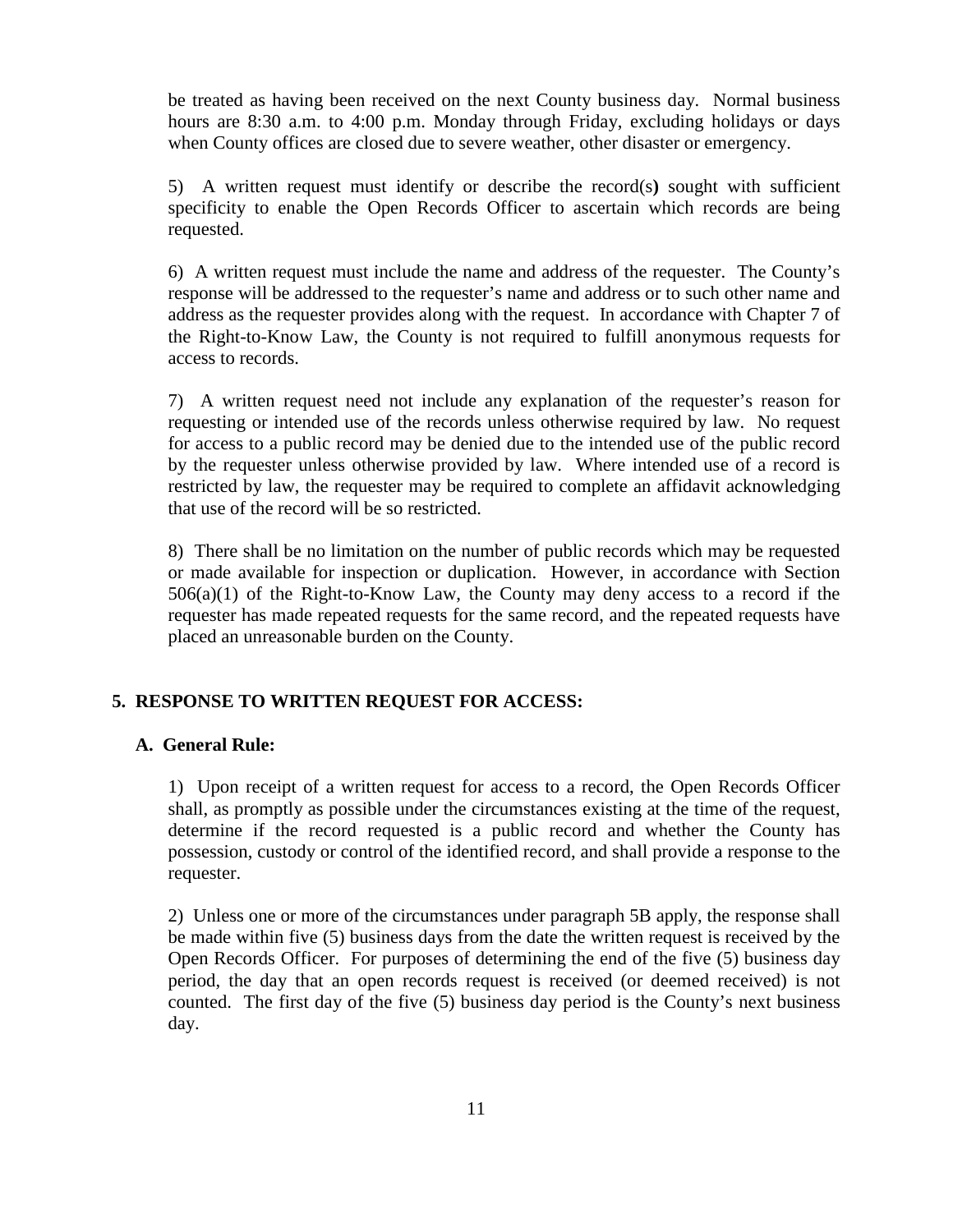3) If the response grants a request for access, the County shall, upon request, provide the requester with a certified copy of the public record if the requester pays all applicable fees. (See Section 6 Fees)

4) If the Open Records Officer determines that one or more of the exceptions set forth under paragraph 5B applies to a written request for access, the Open Records Officer shall within five (5) business days of receipt of the written request send a written notice to the requester explaining that the request for access is being reviewed, giving the reason for the review and a projected date by which a response to the request is expected to be provided, and an estimate of applicable fees owed when the record becomes available. This projected response date should not extend beyond thirty (30) days after the end of the initial response period unless the requester agrees in writing to a specific extension date longer than the statutory thirty (30) days. [The initial response period is five (5) business days from the date of receipt of the written request.]

#### **B. Exceptions to 5-Business Day Response:**

1) The request for access requires redaction of a public record.

2) The request for access requires the retrieval of a record stored in a remote location.

3) A timely response to the request for access cannot be accomplished due to *bona fide* and specified staffing limitations.

4) A legal review is necessary to determine whether the record is a public record subject to access under the Right-to-Know Law.

5) The requester has not complied with the County's policy regarding access to public records.

6) The requester refuses to pay applicable fees authorized by the Right-to-Know Law.

7) The extent or nature of the request precludes a response within the required time period.

#### **C. Denial of Request:**

1) If the Open Records Officer's response to a written request for access is a denial, whether in whole or in part, the denial shall be in writing and shall include the following:

a) A description of the record requested.

b) The specific reasons for the denial, including a citation of supporting legal authority.

c) The name, title, business address, business telephone number and signature of the Open Records Officer on whose authority the denial is issued.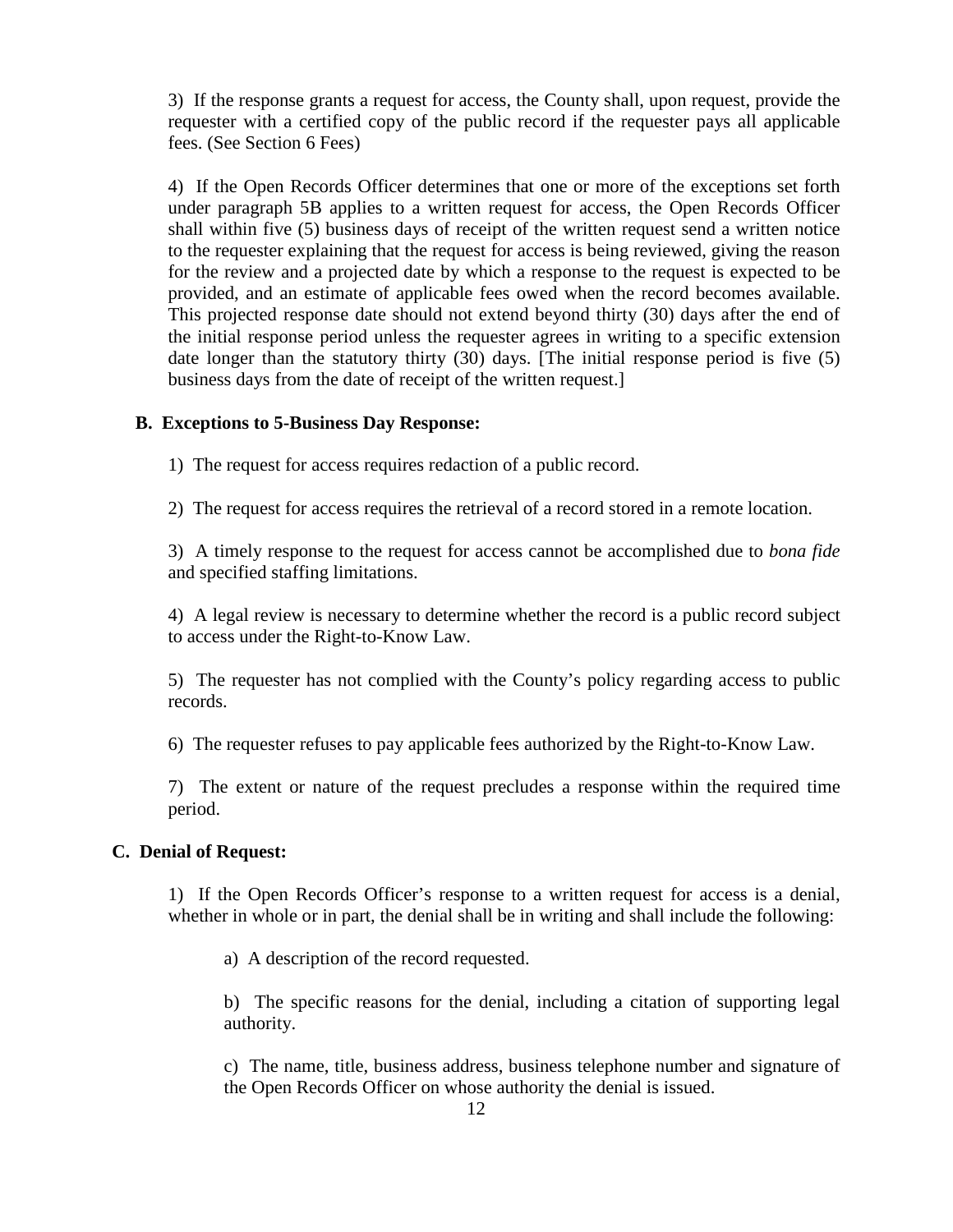- d) Date of the response.
- e) The procedure to appeal the denial of access under the Right-to-Know Law.

2) If the Open Records Officer fails to send a response or a notice that the request is under review within five (5) business days of receipt by the Open Records Officer of the written request for access, the request shall be deemed denied.

3) If the date for providing a response after review of the written request is expected to be in excess of thirty (30) days following the five (5) business day period after the date of receipt of the written request, the request for access shall be deemed denied unless the requester has agreed in writing to an extension to a later date that shall be specified in the notice of review.

## **D. Special Rules:**

1) Electronic Access: If access to a public record is routinely available only by electronic means, the Open Records Officer shall provide access to inspect the public record at an office of the County.

2) Creation of a Public Record: Under Section 705 of the Right-to-Know Law, in responding to a request for access to records, the County is not required to create a record that does not currently exist, or to compile, maintain, format or organize a record in a manner in which the County does not currently compile, maintain, format or organize the record.

3) Conversion of an Electronic Record to Paper: If a record is only maintained electronically or in other non-paper media, the County shall, upon request, duplicate the record on paper when responding to a request for access in accordance with the Right-to-Know Law. A fee for copying records to paper may apply. (See Fee Schedules in Paragraph 6C)

4) Redaction: If a requested record contains some information that is subject to access and some information that is not subject to access, the County's response shall grant access to the information that is subject to access, and shall deny access to the information that is not subject to access. If the information that is not subject to access is an integral part of the record and cannot be separated, the County shall redact from the record the information that is not subject to access and grant access to the information that is subject to access. The County shall not deny access to the record if the information that is not subject to access is able to be redacted.

5) Disaster or Potential Damage: Under Section 506(b) of the Right-to-Know Law, the County may deny a requester access:

(i) When timely access is not possible due to fire, flood or other disaster.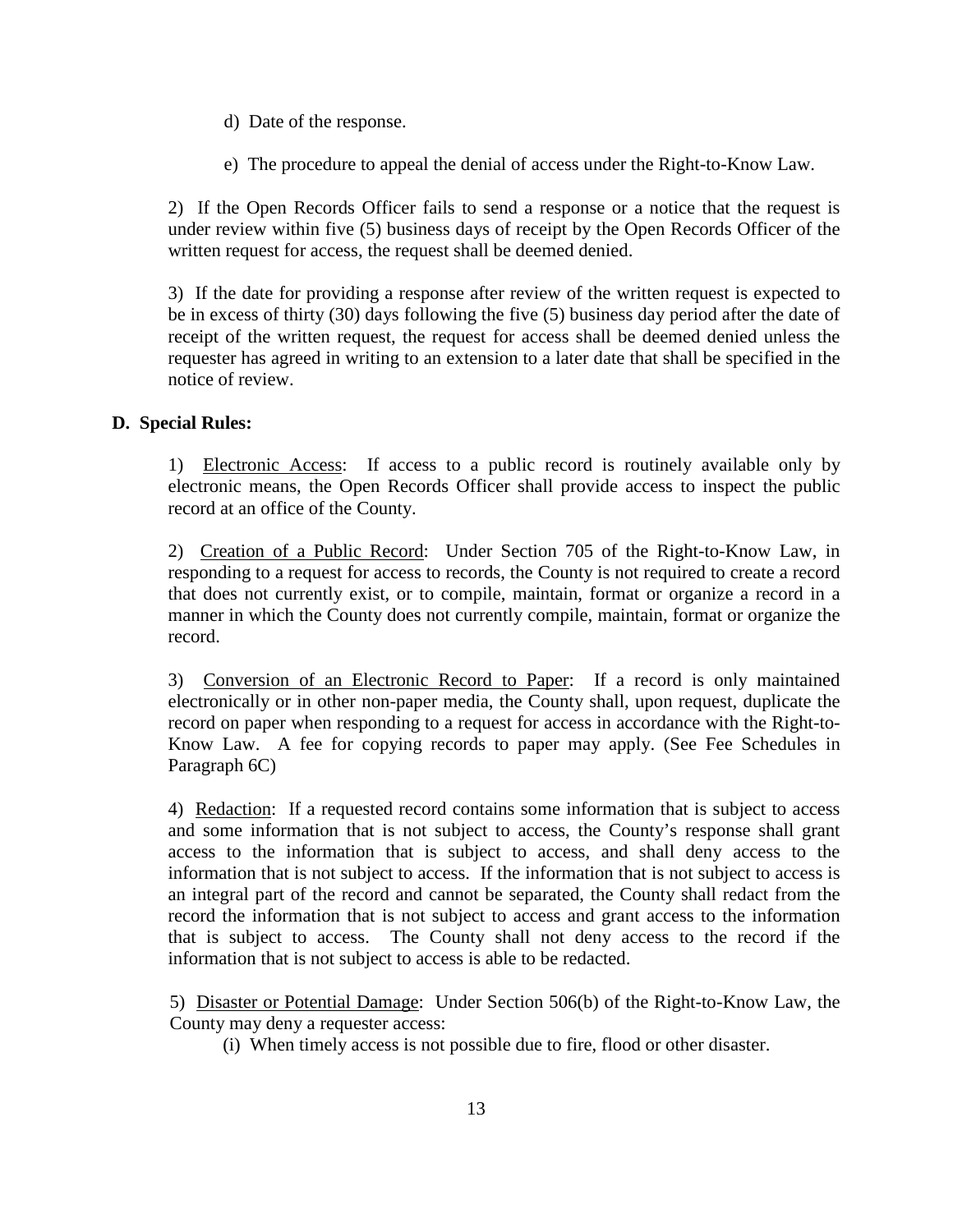(ii) To historical, ancient or rare documents, records, archives and manuscripts when access may, in the professional judgment of the curator or custodian of records, cause physical damage or irreparable harm to the record.

To the extent possible, the contents of a record shall be made accessible to a requester when the record is physically unavailable due to the above circumstances.

6) Trade Secrets; Confidential Information: Upon receipt of a request for a record containing a trade secret or confidential proprietary information, as declared in a written statement signed by a representative of any third party providing the record to the County, the Open Records Officer shall notify the third party of the request. Notification shall be provided within five business days of receipt of the request for the record. The third party shall have five business days from receipt of the County's notification to provide input on the release of the record. The County shall deny the request for the record or release the record within ten business days of the provision of notice to the third party, and shall notify the third party of the decision.

7) Non-Retrieval of Records: If the County response to a requester states that copies of the requested records are available for delivery at the County's office and the requester fails to retrieve the records within 60 days of the County's response, under Section 905 of the Right-to-Know Law the County may dispose of any copies which have not been retrieved and retain any fees paid to date.

### **6. FEES:**

#### **A. Authorized Fees:**

1) Postage fees may be charged for the actual cost of mailing.

2) Duplication fees may be charged for photocopying, printing from electronic media or microfilm, copying onto electronic media, transmitting by facsimile or other electronic means and other means of duplication. The amount of such fees must be reasonable and based on prevailing fees for comparable duplication services provided by local business entities.

a) If a public record is only maintained electronically or in other nonpaper media, duplication fees shall be limited to the lesser of the fee for duplication on paper or the fee for duplication in the native media, unless the requester specifically requests for the public record to be duplicated in the more expensive medium.

3) Fees may be charged for official certification of copies when done at the behest of the requester and for the purpose of legally verifying the public record.

4) User fees may be charged for providing enhanced electronic access to public records, provided that such enhanced electronic access is in addition to making the public record accessible for inspection and duplication by a requester as required by the Right-to-Know Law. Such user fees may be established as a flat rate, a subscription fee for a period of time, a per-transaction fee, a fee based on the cumulative time of system access, or any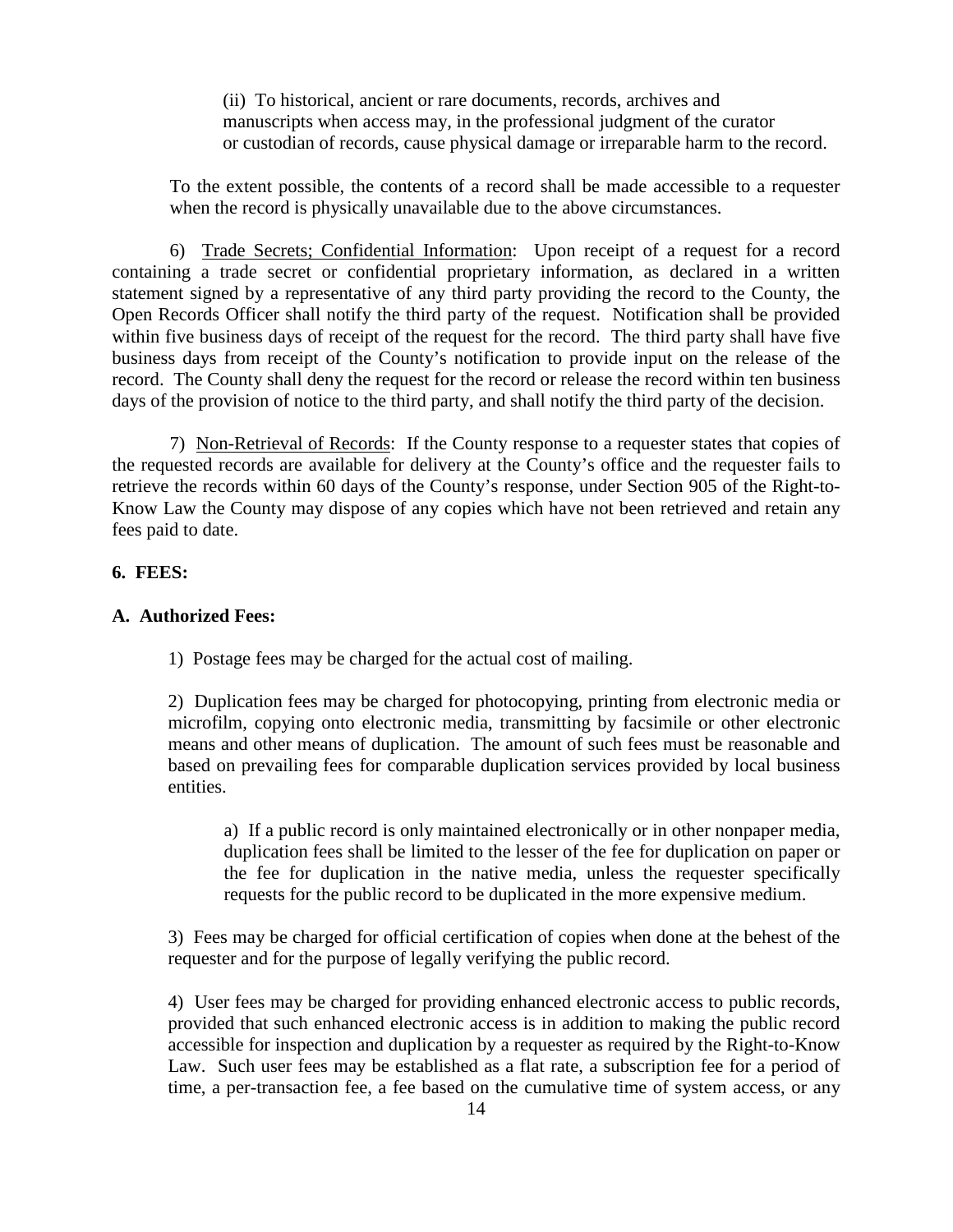other reasonable method and any combination thereof. Such user fees must be reasonable and may not be established with the intent or effect of excluding persons from access to public records or duplicates thereof or of creating profit for the County.

5) Fees for duplication of public records may be waived at the discretion of the custodian of the public record, including but not limited to when:

- a) the requester duplicates the public record, or
- b) the custodian of the public record deems it is in the public interest to do so.

6) Except as otherwise provided by statute, no other fees may be imposed unless the County necessarily incurs costs for complying with the request, and such fees must be reasonable. No fee may be imposed for the County's review of a record to determine whether the record is a public record subject to access in accordance with the Right-to-Know Law.

#### **B. Time of Payment:**

1) Except as provided for under subsection 6B2 and 6B3, the requester shall pay applicable fees for access and duplication of public records upon the Open Records Officer's providing the copies of the requested public records.

2) Prior to granting a request for access to records, the Open Records Officer may require a requester to prepay an estimate of the fees authorized under this policy if the fees required to fulfill the request are expected to exceed one hundred dollars (\$100.00).

3) User fees for enhanced electronic access will normally be paid partially in advance (covering expenses of establishing the enhanced access) and partially through a series of installment payments over the period of time when the enhanced electronic access is being utilized.

## **C. Fee Schedule:**

1. Fees and charges as permitted by the Right-to-Know Act are hereby established by the fee schedule set forth in Schedule B, and may be amended and supplemented by the Board of County Commissioners from time to time in accordance with applicable law.

2. If a separate statute authorizes the County to charge a set amount for a certain type of record, the County shall charge fees in accordance with such other statute.

#### **7. APPEAL OF AGENCY DETERMINATION**

If a written request for access to a record is denied or deemed denied, the requester may file an appeal with the Office of Open Records, or the Judicial Appeals Officer or Criminal Investigative Records Appeals Officer within fifteen (15) business days of the mailing date of the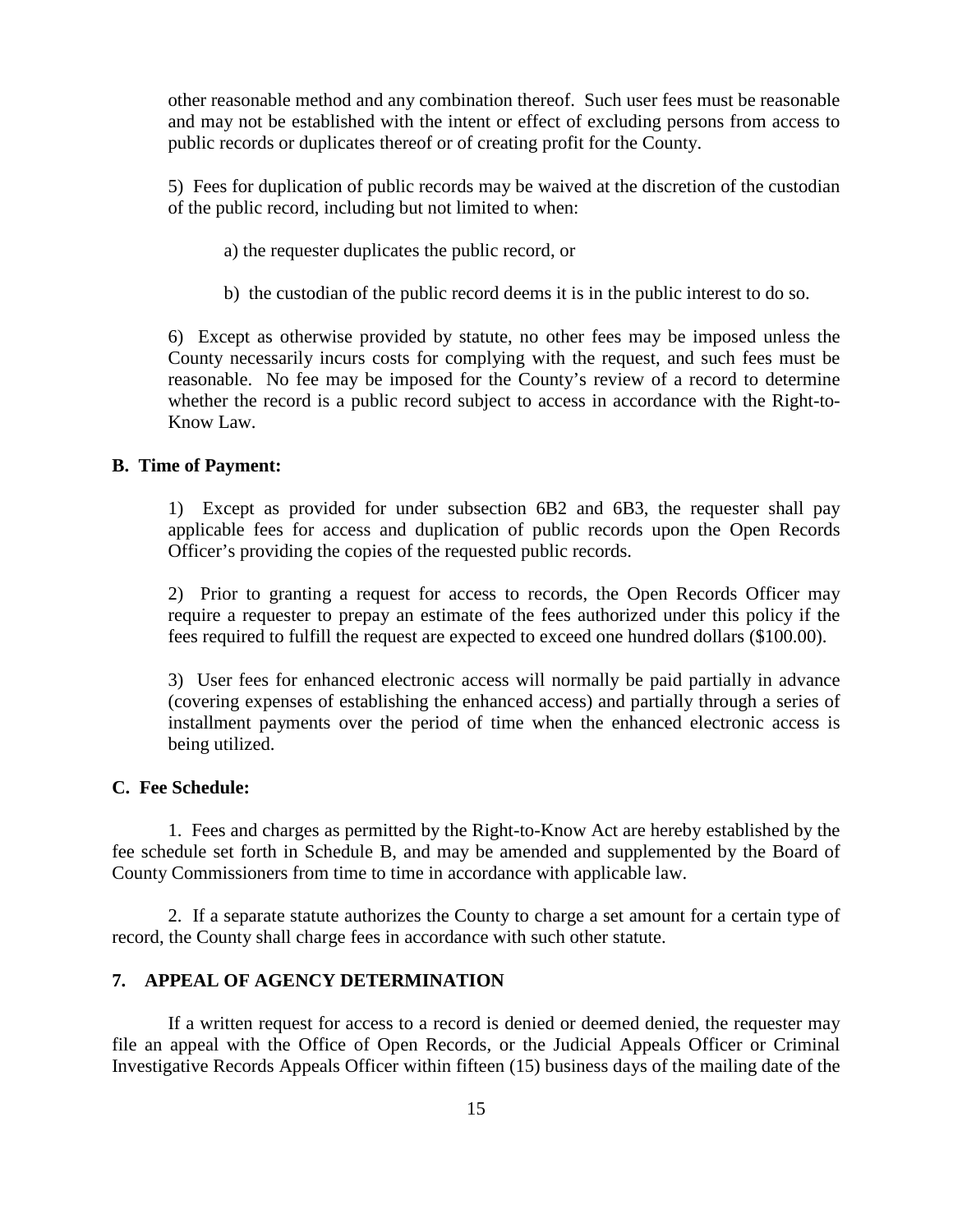Open Records Officer's written response, or within fifteen (15) business days of a deemed denial. The appeal shall be addressed to:

For County Records:

Terry Mutchler, Executive Director Office of Open Records Commonwealth Keystone Building 400 North Street,  $4<sup>th</sup>$  Floor Harrisburg PA 17120

For Records of a Westmoreland County Judicial Agency: Paul Kuntz, Court Administrator 2 North Main Street Greensburg, PA 15601

For Westmoreland County Criminal Investigative Records: John Peck, District Attorney 2 North Main Street, Suite 201 Greensburg, PA 15601

Within thirty days of the mailing date of the final determination of the appeals officer, a requester or the County may file a petition for review as required by rule of court with the Westmoreland County Court of Common Pleas. The petition for review shall stay the release of documents until a decision is issued.

## **8. FORMS**

The following approved forms are provided to facilitate a prompt response that includes the information required under the Right-to-Know Law:

Right-to-Know Request Form Notice of Review of Request Form Right-to-Know Response Form – Request Granted Right-to-Know Response Form – Request Denied Right-to-Know Response Form – Request Granted in part/Denied in part Rule 509 Request Form (judicial agency financial records)

Forms are set forth in Schedule A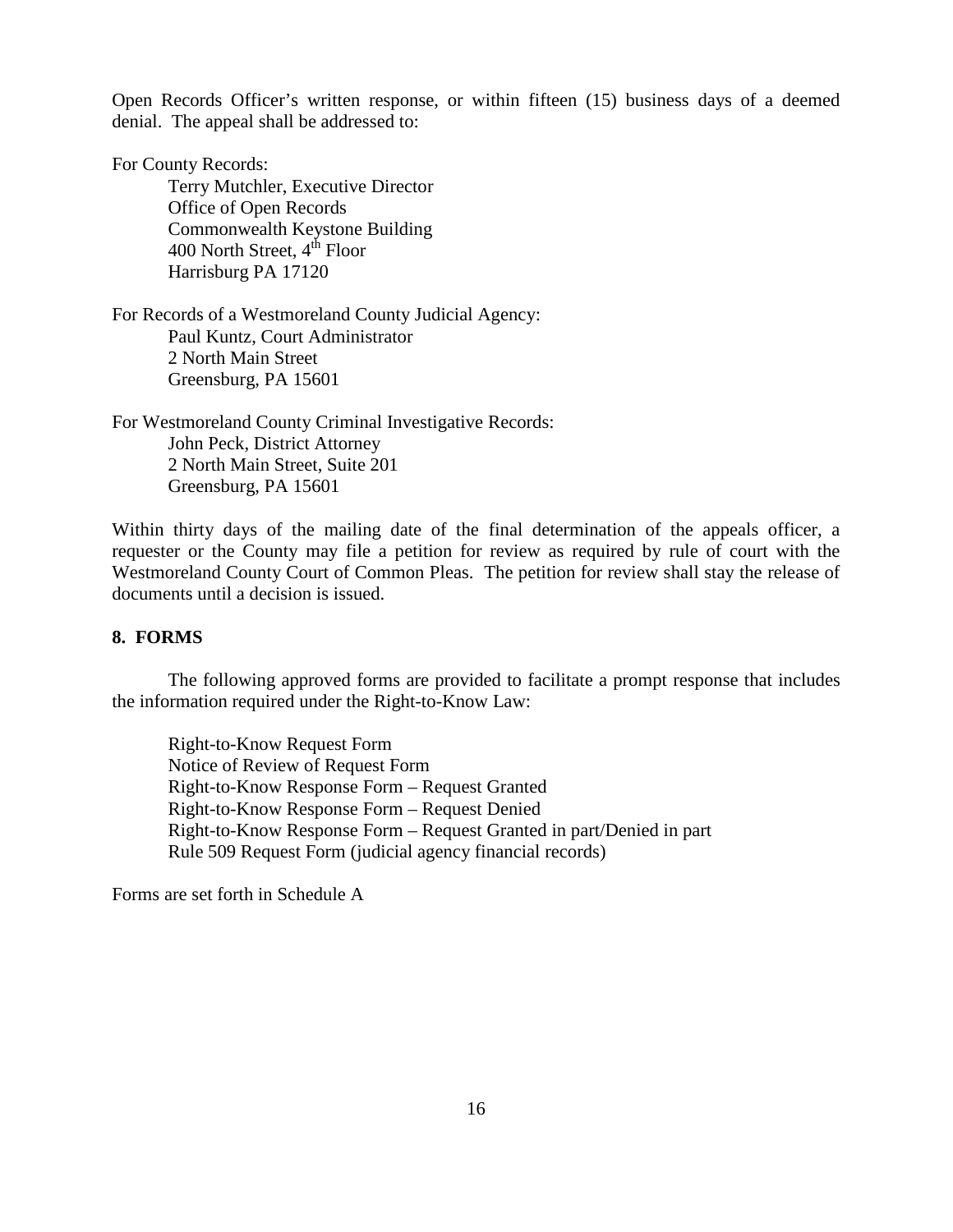# **SCHEDULE A**

# **Approved Forms**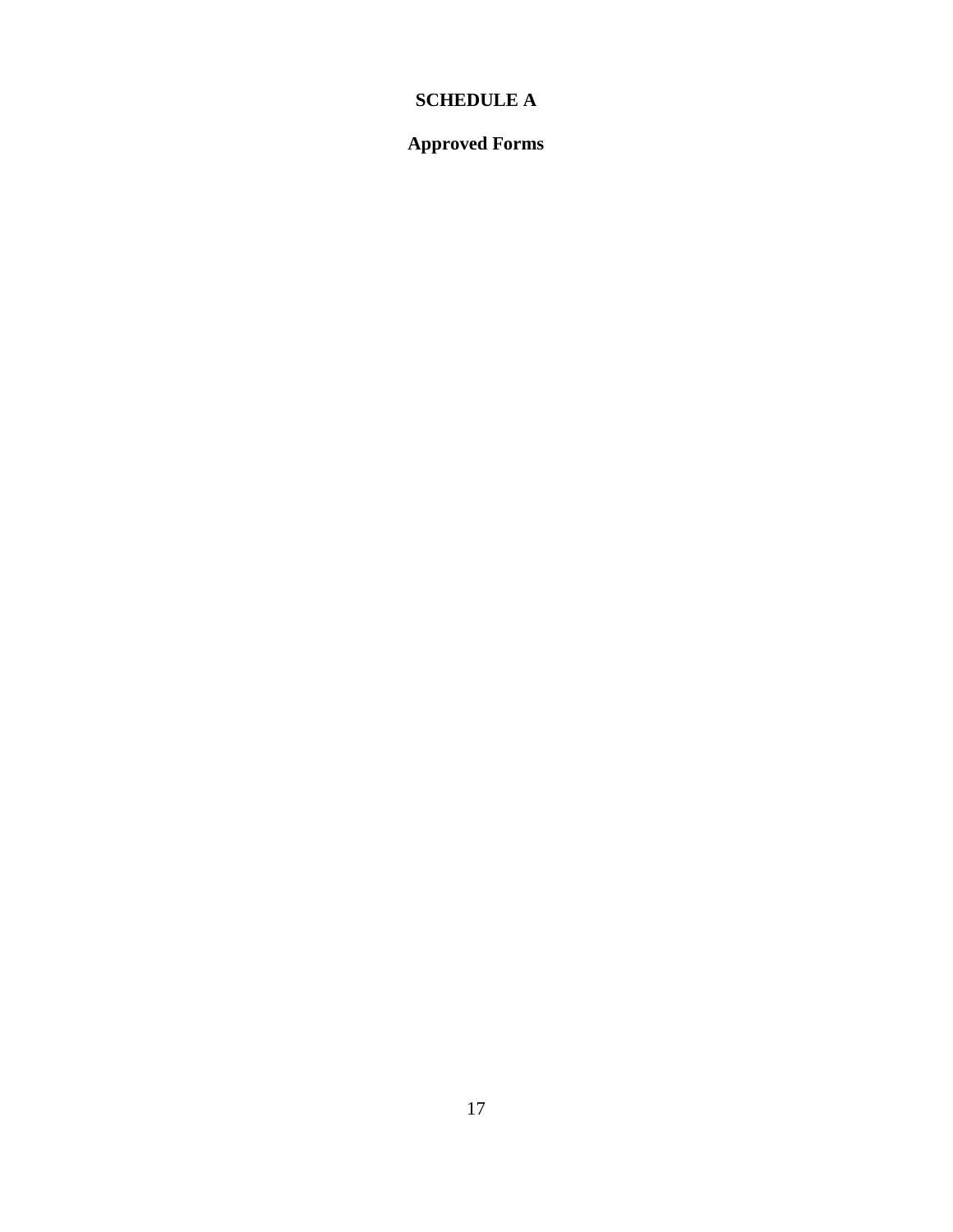

#### **OPEN RECORDS OFFICER**

LUCY YAKULIS, DIRECTOR OF RECORDS MANAGEMENT WESTMORELAND COUNTY RECORDS MANAGEMENT DEPARTMENT 2 NORTH MAIN STREET GREENSBURG, PA 15601 FAX 724-830-3684 PHONE 724-830-3467 EMAIL: RECORDS@CO.WESTMORELAND.PA.US

#### **RIGHT-TO-KNOW REQUEST FORM**

| DATE RECORDS REQUESTED BY:                                                                                                                                     |  |  |  |  |
|----------------------------------------------------------------------------------------------------------------------------------------------------------------|--|--|--|--|
| E-MAIL OU.S. MAIL OFAX O<br><b>IN-PERSON</b><br><b>REQUEST SUBMITTED BY:</b>                                                                                   |  |  |  |  |
| <b>NAME OF REQUESTOR:</b><br><b>FIRST</b><br><b>LAST</b>                                                                                                       |  |  |  |  |
| <b>BUSINESS NAME:</b>                                                                                                                                          |  |  |  |  |
| <b>STREET ADDRESS:</b>                                                                                                                                         |  |  |  |  |
| CITY/STATE/ZIP                                                                                                                                                 |  |  |  |  |
| <b>COUNTY (Required):</b>                                                                                                                                      |  |  |  |  |
| <b>TELEPHONE (Optional):</b>                                                                                                                                   |  |  |  |  |
| RECORDS REQUESTED: Provide as much specific detail as possible                                                                                                 |  |  |  |  |
|                                                                                                                                                                |  |  |  |  |
| <b>DO YOU WANT COPIES?</b><br>ves<br>no<br>DO YOU WANT TO INSPECT THE RECORDS?<br>$\bigcup$ ves<br>no<br>DO YOU WANT CERTIFIED COPIES OF RECORDS?<br>yes<br>no |  |  |  |  |
|                                                                                                                                                                |  |  |  |  |

#### **RIGHT TO KNOW OFFICER:**

#### DATE RECEIVED BY THE AGENCY:

#### **AGENCY FIVE (5)-DAY RESPONSE DUE:**

\*\*Public bodies may fill anonymous verbal or written requests. If the requestor wishes to pursue the relief and remedies provided for in this Act, the request must be in writing. (Section 702.) Written requests need not include an explanation<br>why information is sought or the intended use of the information unless otherwise required by law. (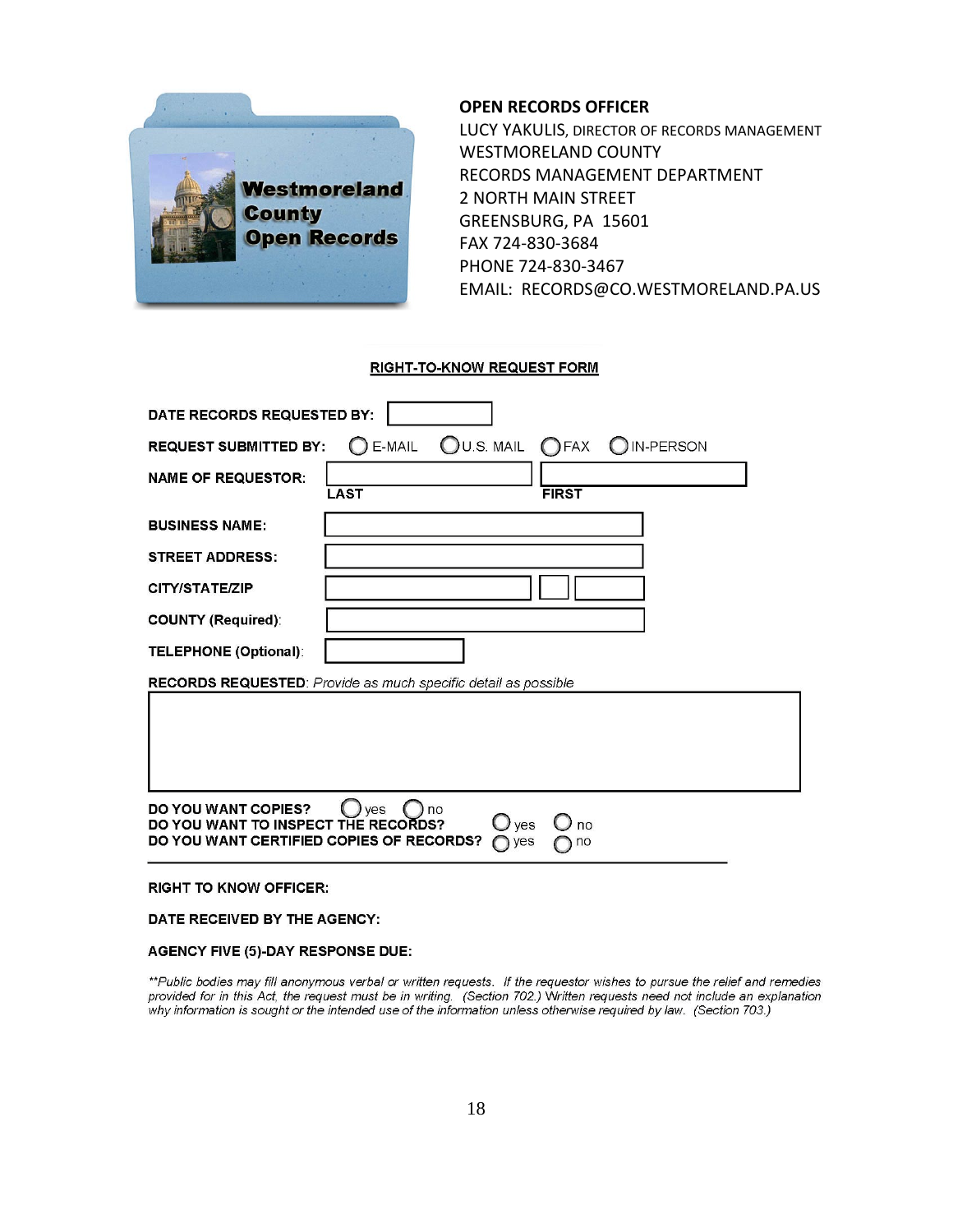

#### **OPEN RECORDS OFFICER**

LUCY YAKULIS, DIRECTOR OF RECORDS MANAGEMENT WESTMORELAND COUNTY RECORDS MANAGEMENT DEPARTMENT 2 NORTH MAIN STREET GREENSBURG, PA 15601 FAX 724-830-3684 PHONE 724-830-3467 EMAIL: RECORDS@CO.WESTMORELAND.PA.US

## **NOTICE OF REVIEW OF REQUEST FOR ACCESS**

| <b>Street Address</b> |  |  |
|-----------------------|--|--|
| City/State/Zip        |  |  |
| Records Requested:    |  |  |
|                       |  |  |
|                       |  |  |
|                       |  |  |

Date Written Request Was Received: \_\_\_\_\_\_\_\_\_\_\_\_\_\_\_\_\_\_\_\_\_\_\_\_\_\_\_\_\_\_\_\_, 20\_\_\_\_\_\_\_\_\_

Your written request for access to the above record is being reviewed for the following reason(s):

\_\_\_\_\_ The request for access requires redaction of a public record.

\_\_\_\_\_ The request for access requires the retrieval of a record stored in a remote location.

\_\_\_\_\_ A timely response to the request for access cannot be accomplished due to the following staffing limitations: \_\_\_\_\_\_\_\_\_\_\_\_\_\_\_\_\_\_\_\_\_\_\_\_\_\_\_\_\_\_\_\_\_\_\_\_\_\_\_\_\_\_\_\_\_\_\_

\_\_\_\_\_ A legal review is necessary to determine whether the record is a public record subject to access under the Right-to-Know Law.

\_\_\_\_\_\_\_\_\_\_\_\_\_\_\_\_\_\_\_\_\_\_\_\_\_\_\_\_\_\_\_\_\_\_\_\_\_\_\_\_\_\_\_\_\_\_\_\_\_\_\_\_\_\_\_\_\_\_\_\_\_\_\_\_\_\_\_\_\_\_\_\_

\_\_\_\_\_ The requester has not complied with the County's policy regarding access to public records for the following reasons: \_\_\_\_\_\_\_\_\_\_\_\_\_\_\_\_\_\_\_\_\_\_\_\_\_\_\_\_\_\_\_\_\_\_\_\_\_

\_\_\_\_\_ The requester refuses to pay applicable fees authorized by the Right-to-Know Law. The amount of unpaid fees is:  $\$ 

\_\_\_\_\_\_\_\_\_\_\_\_\_\_\_\_\_\_\_\_\_\_\_\_\_\_\_\_\_\_\_\_\_\_\_\_\_\_\_\_\_\_\_\_\_\_\_\_\_\_\_\_\_\_\_\_\_\_\_\_\_\_\_\_\_\_\_\_\_\_\_ \_\_\_\_\_\_\_\_\_\_\_\_\_\_\_\_\_\_\_\_\_\_\_\_\_\_\_\_\_\_\_\_\_\_\_\_\_\_\_\_\_\_\_\_\_\_\_\_\_\_\_\_\_\_\_\_\_\_\_\_\_\_\_\_\_\_\_\_\_\_\_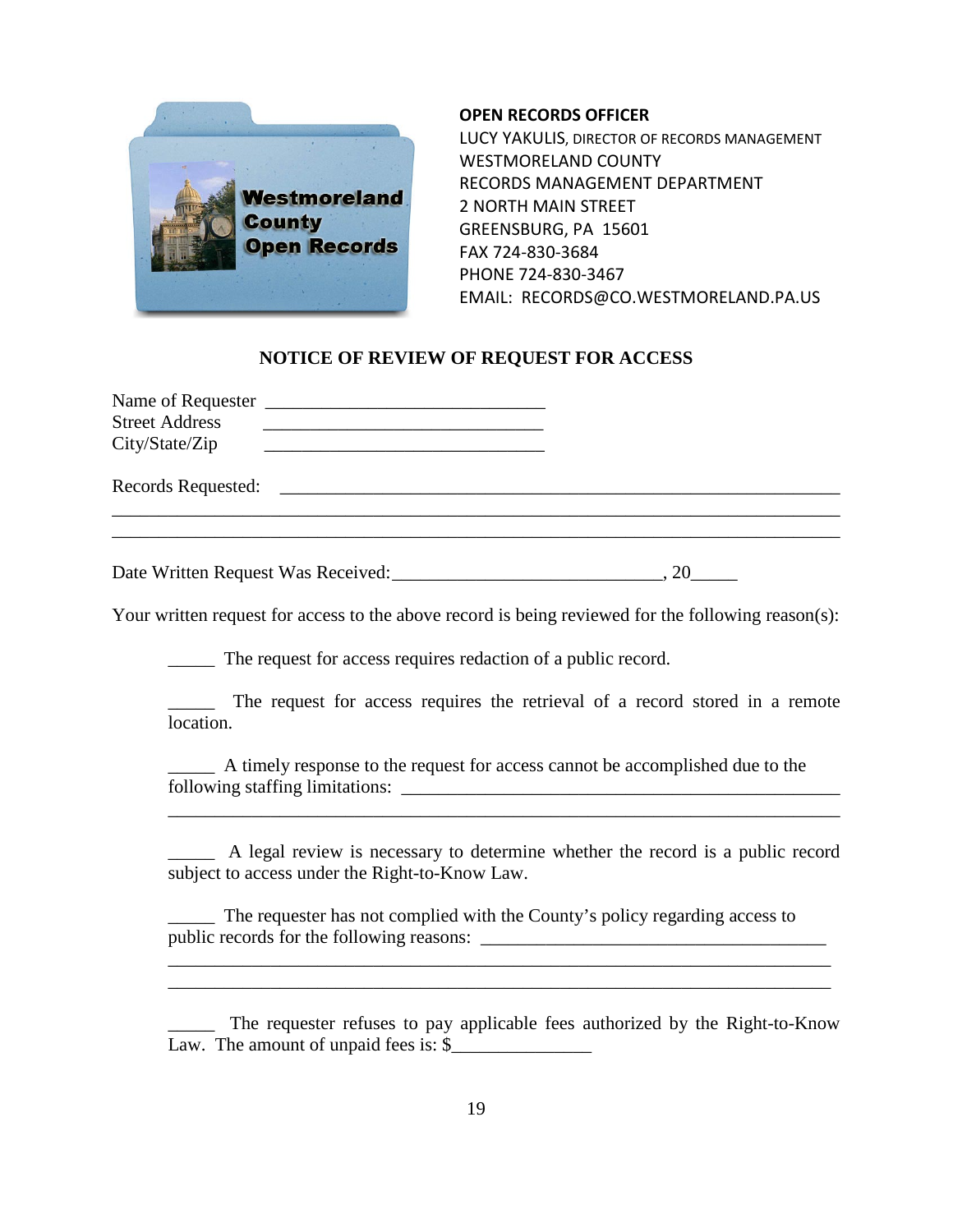\_\_\_\_\_ The extent or nature of the request precludes a response within the time period required under the Right-to-Know Law. The requester is asked to consent to an extension of time to provide the requested records until \_\_\_\_\_\_\_\_\_\_\_\_\_\_\_\_\_\_\_\_\_.

The date that a response to your request for access is expected to be provided is  $, 20$ 

The fees estimated to be owed when the record becomes available is \$\_\_\_\_\_\_\_\_\_\_\_\_\_\_.

Ms. Lucy Yakulis, Open Records Officer 40 North Pennsylvania Avenue Greensburg, PA 15601 Telephone (724) 830-3467 Fax (724) 830-3684 [records@co.westmoreland.pa.us](mailto:records@co.westmoreland.pa.us)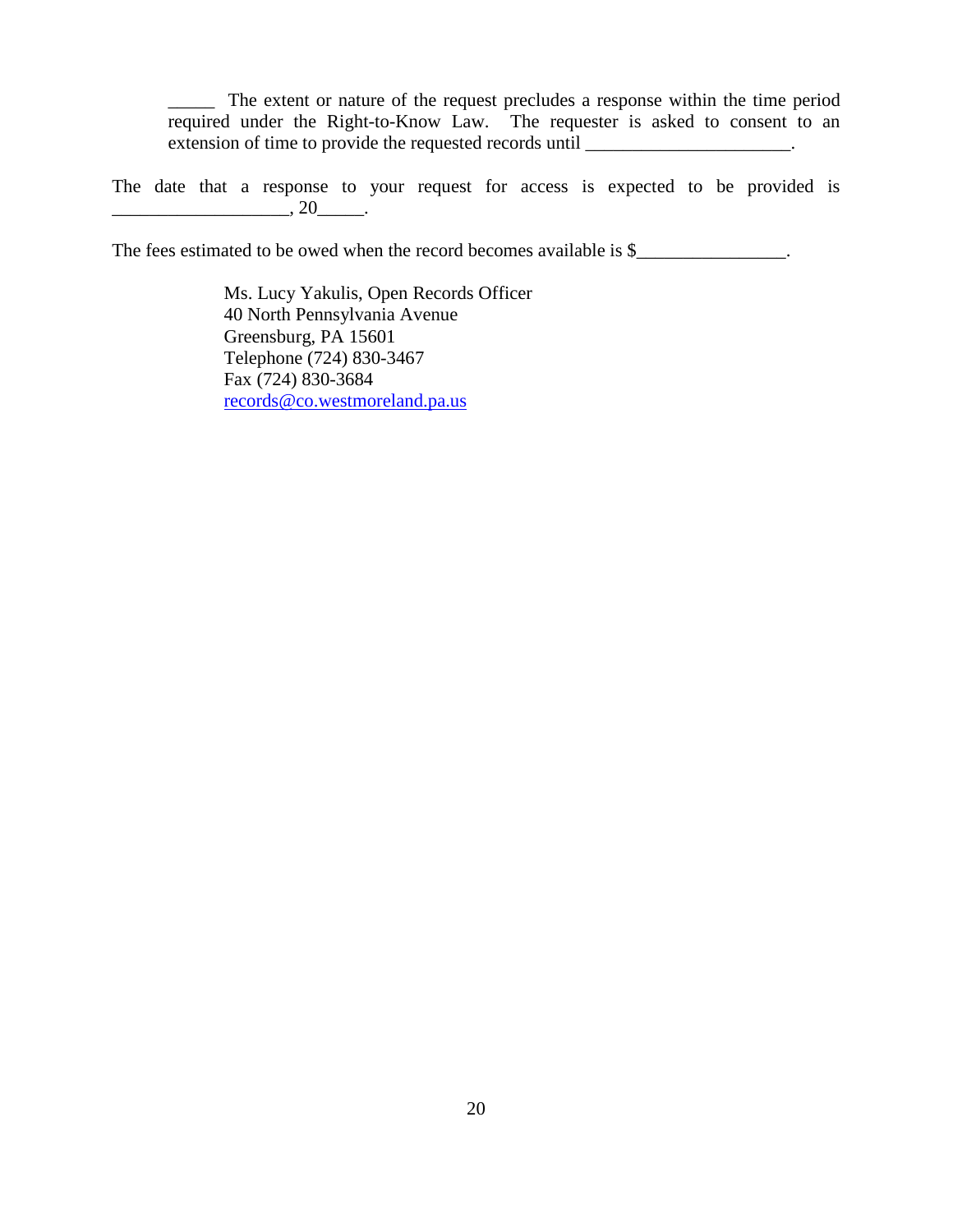

#### **OPEN RECORDS OFFICER**

LUCY YAKULIS, DIRECTOR OF RECORDS MANAGEMENT WESTMORELAND COUNTY RECORDS MANAGEMENT DEPARTMENT 2 NORTH MAIN STREET GREENSBURG, PA 15601 FAX 724-830-3684 PHONE 724-830-3467 EMAIL: RECORDS@CO.WESTMORELAND.PA.US

# **Right-To-Know Response Form**

## **Re: Sample Granted Request**

Date

Citizen Name Address Telephone Number

Dear [*Citizen*],

Thank you for writing to Westmoreland County with your request for information pursuant to the Pennsylvania Right- To-Know law.

On [*Insert date received by agency*], you requested documents that **[***insert description of information requested, or restate their request*]. Your request is granted and the requested responsive documents are enclosed.

Respectfully,

Lucy Yakulis Director of Records Management, Right to Know Officer Westmoreland County Records Management Dept. 2 North Main Street Greensburg, PA 15601 724-830-3467

**SIGNATURE**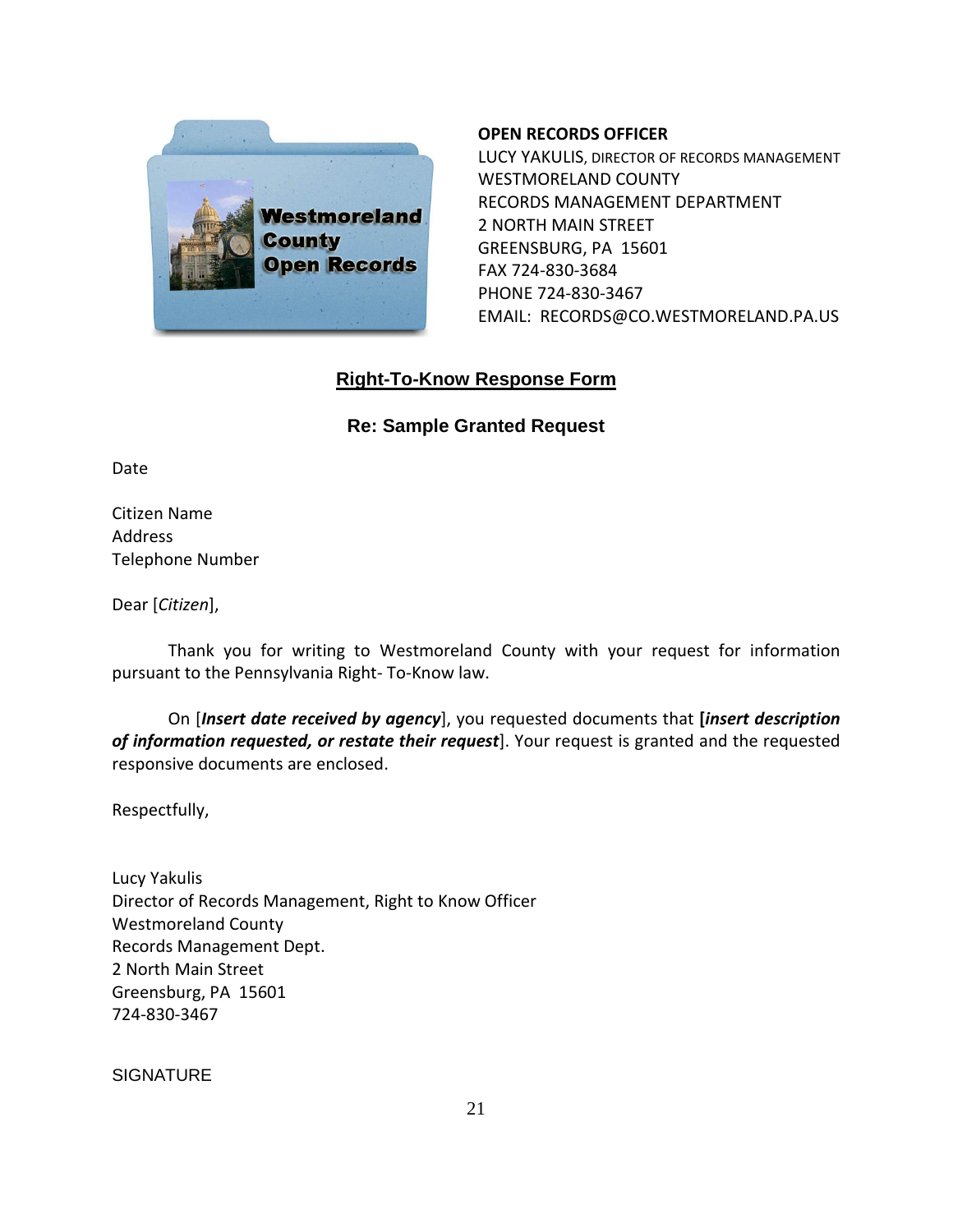

#### **OPEN RECORDS OFFICER**

LUCY YAKULIS, DIRECTOR OF RECORDS MANAGEMENT WESTMORELAND COUNTY RECORDS MANAGEMENT DEPARTMENT 2 NORTH MAIN STREET GREENSBURG, PA 15601 FAX 724-830-3684 PHONE 724-830-3467 EMAIL: RECORDS@CO.WESTMORELAND.PA.US

# **Right-To-Know Response Form**

**Re: Sample Denial**

Date

Citizen Name Address Telephone Number

Dear [*Citizen*],

Thank you for writing to Westmoreland County with your request for information pursuant to the Pennsylvania Right- To-Know law.

On [*Date received by agency*], you requested [*Describe information requested, or restate their request*]. Your request is denied for the following reasons, as permitted by Section 706 of the Act.

The **[***Agency*] has denied your request because [*describe specific type of information, such as medical records, academic transcripts or other exemption items]* is exempt from disclosure. [*Must cite applicable section of the RTK law. If precluded from release by some other state or federal law, rule or regulation, you must cite that legal authority.*]

You have a right to appeal this denial of information in writing to Terry Mutchler, Executive Director, Office of Open Records, Commonwealth Keystone Building, 400 North Street,  $4^{th}$  Floor, Harrisburg, PA 17120.

[*For Criminal Records*] appeal to the District Attorney Name, Address and Telephone Number.

If you choose to file an appeal you must do so within 15 business days of the mailing date of the agency's response. Section 1101. If you have further questions, please call Lucy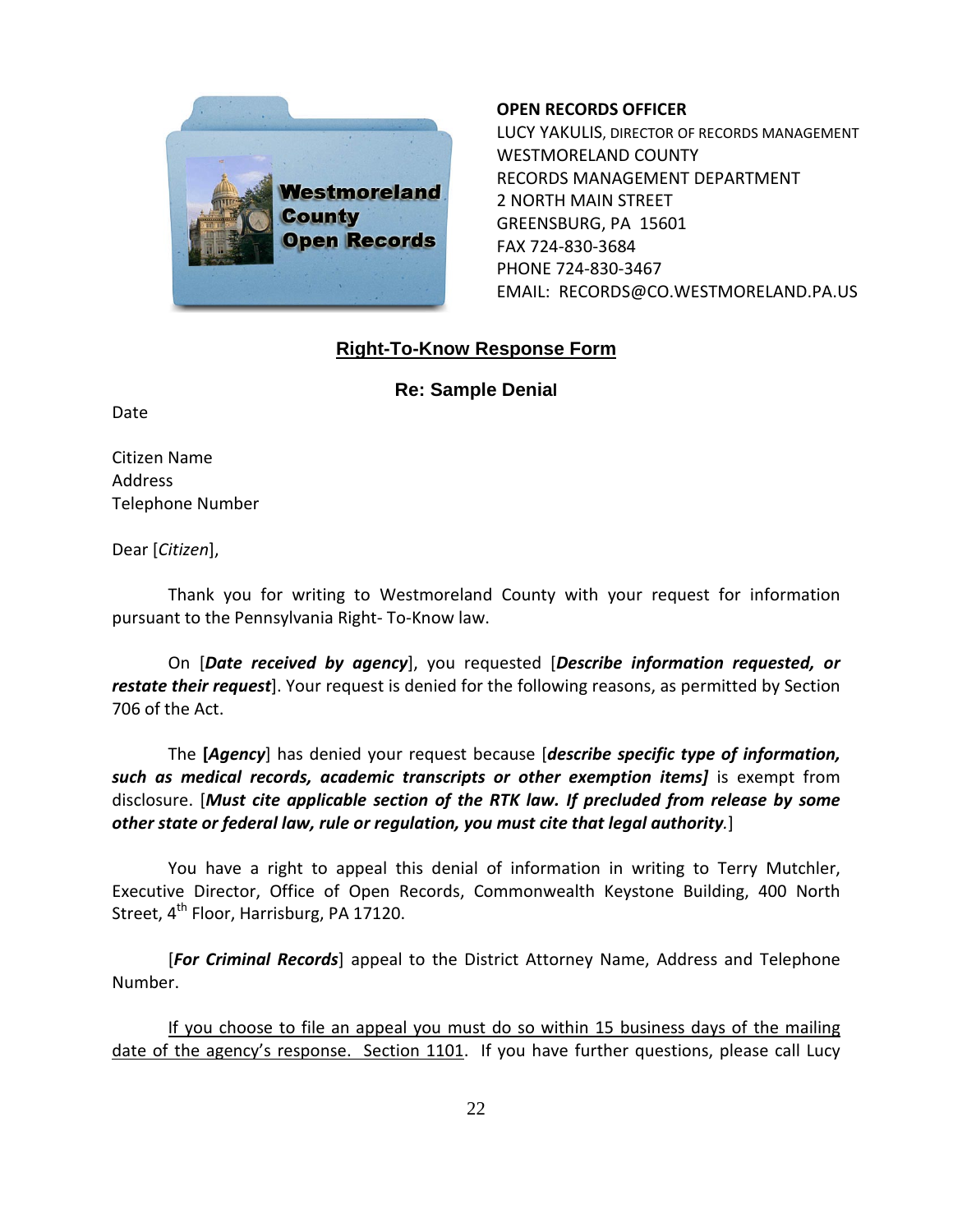Yakulis, Right-To-Know Officer. Please be advised that this correspondence will serve to close this record with our office as permitted by law.

Respectfully,

Lucy Yakulis Director of Records Management, Right to Know Officer Westmoreland County Records Management Dept. 2 North Main Street Greensburg, PA 15601 724-830-3467 **SIGNATURE**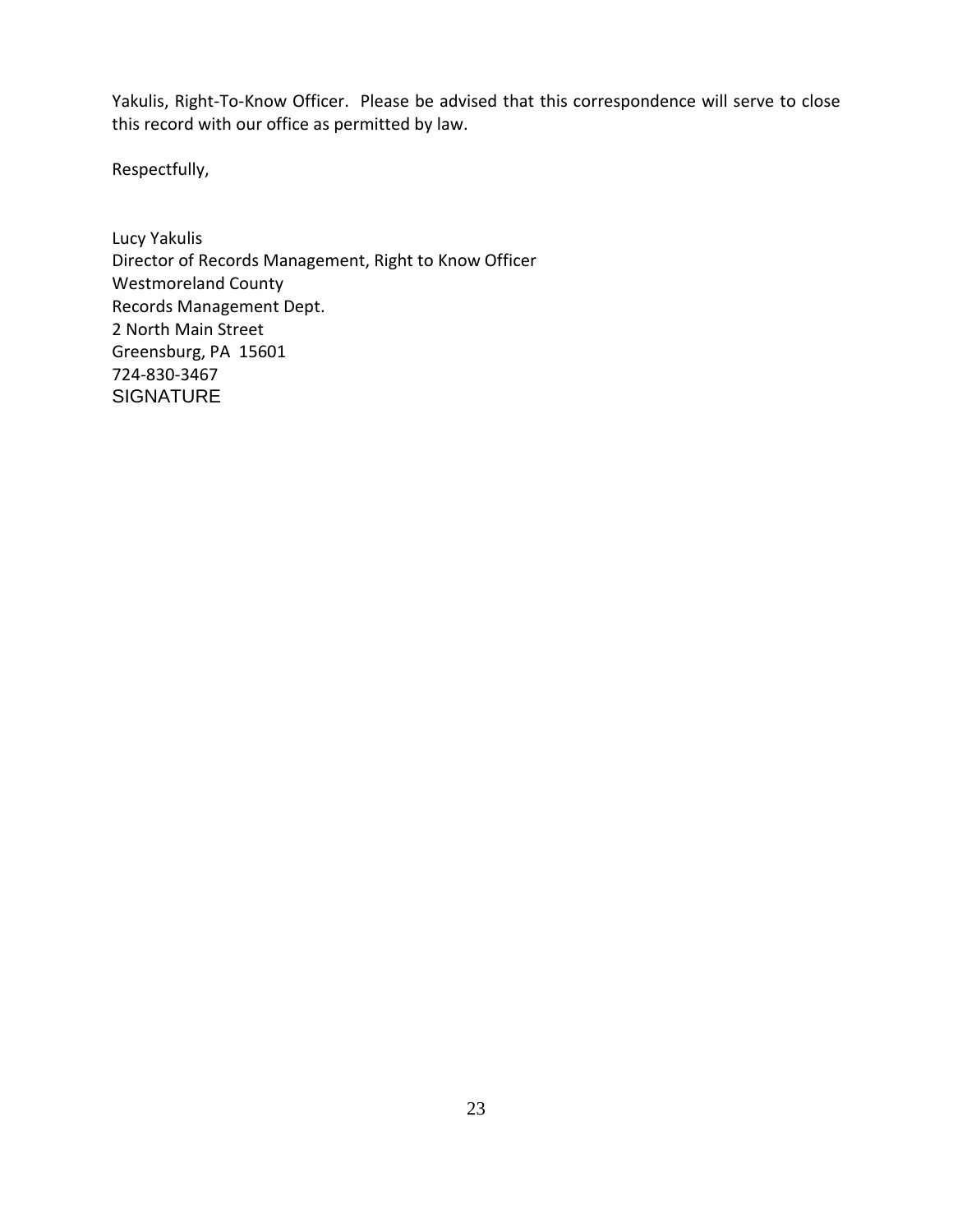

#### **OPEN RECORDS OFFICER**

LUCY YAKULIS, DIRECTOR OF RECORDS MANAGEMENT WESTMORELAND COUNTY RECORDS MANAGEMENT DEPARTMENT 2 NORTH MAIN STREET GREENSBURG, PA 15601 FAX 724-830-3684 PHONE 724-830-3467 EMAIL: RECORDS@CO.WESTMORELAND.PA.US

# **Right-To-Know Response Form**

# **Re: Sample Granted in Part/Denied in Part**

Date

Citizen Name Address Telephone Number

Dear [*Citizen*],

Thank you for writing to Westmoreland County with your request for information pursuant to the Pennsylvania Right- To-Know law.

On [*date received by agency*], you requested [*description of information requested, or restate their request*]. Your request is granted in part and denied in part as follows. Your documents are enclosed.

However, the **[***Agency*] has withheld information that is exempt from disclosure by law. We redacted [*Describe redacted information: Examples….social security number, academic transcripts, medical information, or other exemptions]* as outlined in Section 708(b).

This information is exempt from disclosure under [*CITE applicable section of the law. If precluded from release by other state or federal law, rule or regulation, you must cite to that legal authority.*]

You have a right to appeal this denial of information in writing to Terry Mutchler, Executive Director, Office of Open Records, Commonwealth Keystone Building, 400 North Street,  $4^{th}$  Floor, Harrisburg, PA 17120.

[**For Criminal Records**] to the District Attorney of the County, Name, Address and Telephone Number. [**For Legislative Records**]: Contact information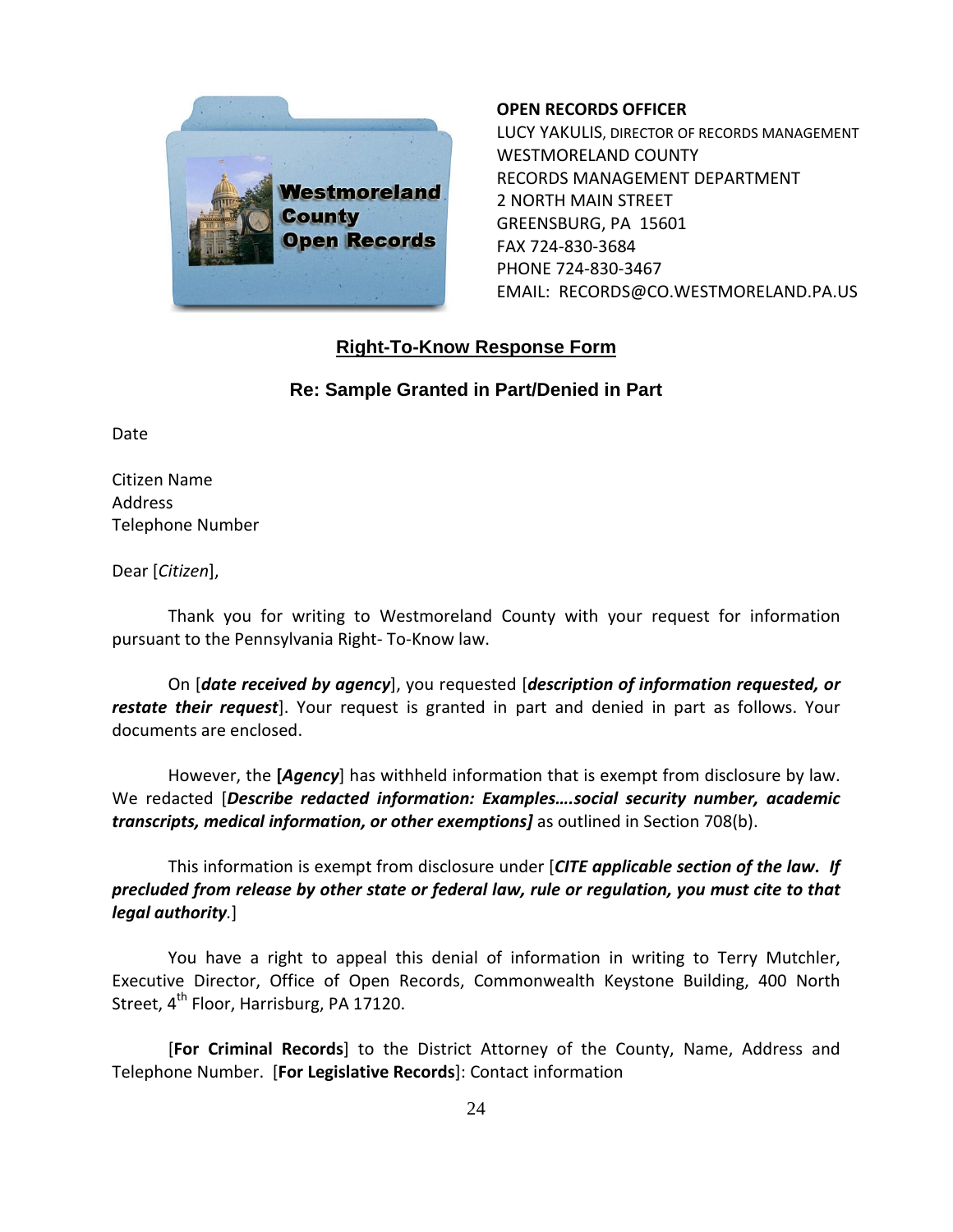If you choose to file an appeal you must do so within 15 business days of the mailing date of the agency's response. Section 1101. If you have further questions, please call Lucy Yakulis, Right-To-Know Officer. Please be advised that this correspondence will serve to close this record with our office as permitted by law.

Respectfully,

Lucy Yakulis Director of Records Management, Right to Know Officer Westmoreland County Records Management Dept. 2 North Main Street Greensburg, PA 15601 724-830-3467

SIGNATURE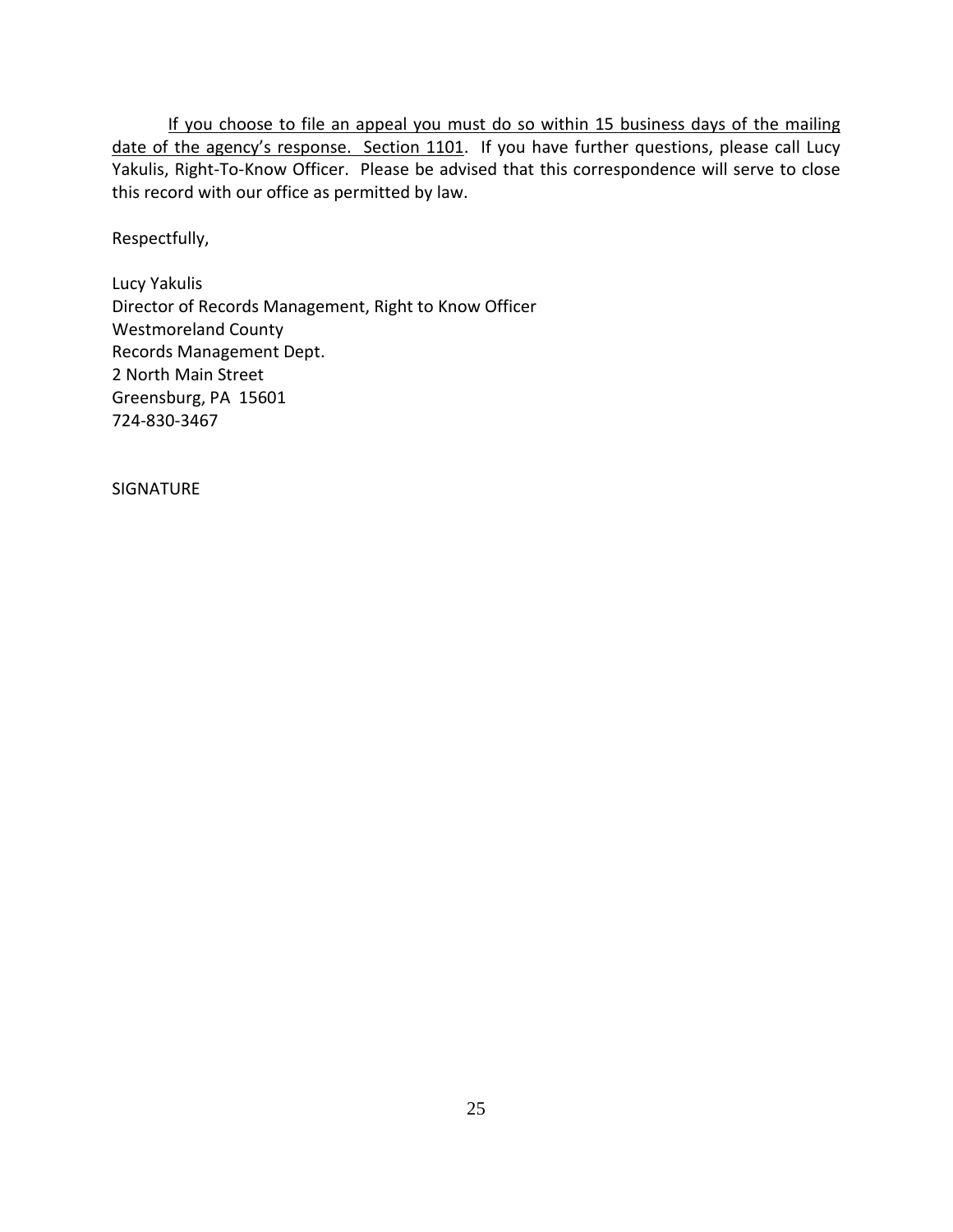# RULE 509 REQUEST FORM

| oth Jubitial Dis,<br><b>Oennspluan</b>                                                                                                                                                                                        |                        | Mail/FAX directly to appropriate UJS office | <b>View Addresses &amp; Fax Numbers</b> | $-0r-$ |           | <b>WESTMORELAND COUNTY RULE 509 REQUEST FORM</b><br>Email to: crtadmin@co.westmoreland.pa.us |  |
|-------------------------------------------------------------------------------------------------------------------------------------------------------------------------------------------------------------------------------|------------------------|---------------------------------------------|-----------------------------------------|--------|-----------|----------------------------------------------------------------------------------------------|--|
| <b>NAME OF REQUESTOR</b>                                                                                                                                                                                                      |                        |                                             |                                         |        |           |                                                                                              |  |
| <b>SIGNATURE</b>                                                                                                                                                                                                              |                        |                                             |                                         | DATE   |           |                                                                                              |  |
| <b>MAILING ADDRESS</b>                                                                                                                                                                                                        | <b>Street Addresss</b> |                                             |                                         |        |           |                                                                                              |  |
|                                                                                                                                                                                                                               | City                   |                                             |                                         |        | <b>PA</b> | <b>ZIPCODE</b>                                                                               |  |
| <b>TELEPHONE</b>                                                                                                                                                                                                              |                        | <b>FAX</b>                                  |                                         |        |           |                                                                                              |  |
| <b>EMAIL ADDRESS</b><br>RECORDS REQUESTED Please identify each of the documents that are requested. It is important that your<br>request be as specific as possible so that we may determine whether we have these documents. |                        |                                             |                                         |        |           |                                                                                              |  |
|                                                                                                                                                                                                                               |                        |                                             |                                         |        |           |                                                                                              |  |
|                                                                                                                                                                                                                               |                        |                                             |                                         |        |           |                                                                                              |  |
|                                                                                                                                                                                                                               |                        |                                             |                                         |        |           |                                                                                              |  |
|                                                                                                                                                                                                                               |                        |                                             |                                         |        |           |                                                                                              |  |
|                                                                                                                                                                                                                               |                        |                                             |                                         |        |           |                                                                                              |  |
|                                                                                                                                                                                                                               |                        |                                             | <b>Official Use Only</b>                |        |           |                                                                                              |  |
| <b>DATE RECEIVED</b>                                                                                                                                                                                                          |                        | Pages                                       |                                         |        |           |                                                                                              |  |
| <b>TRACKING#</b>                                                                                                                                                                                                              |                        | <b>Total Cost</b>                           |                                         |        |           |                                                                                              |  |
| <b>Comments</b>                                                                                                                                                                                                               |                        |                                             |                                         |        |           |                                                                                              |  |
|                                                                                                                                                                                                                               |                        |                                             |                                         |        |           | Date ___________                                                                             |  |